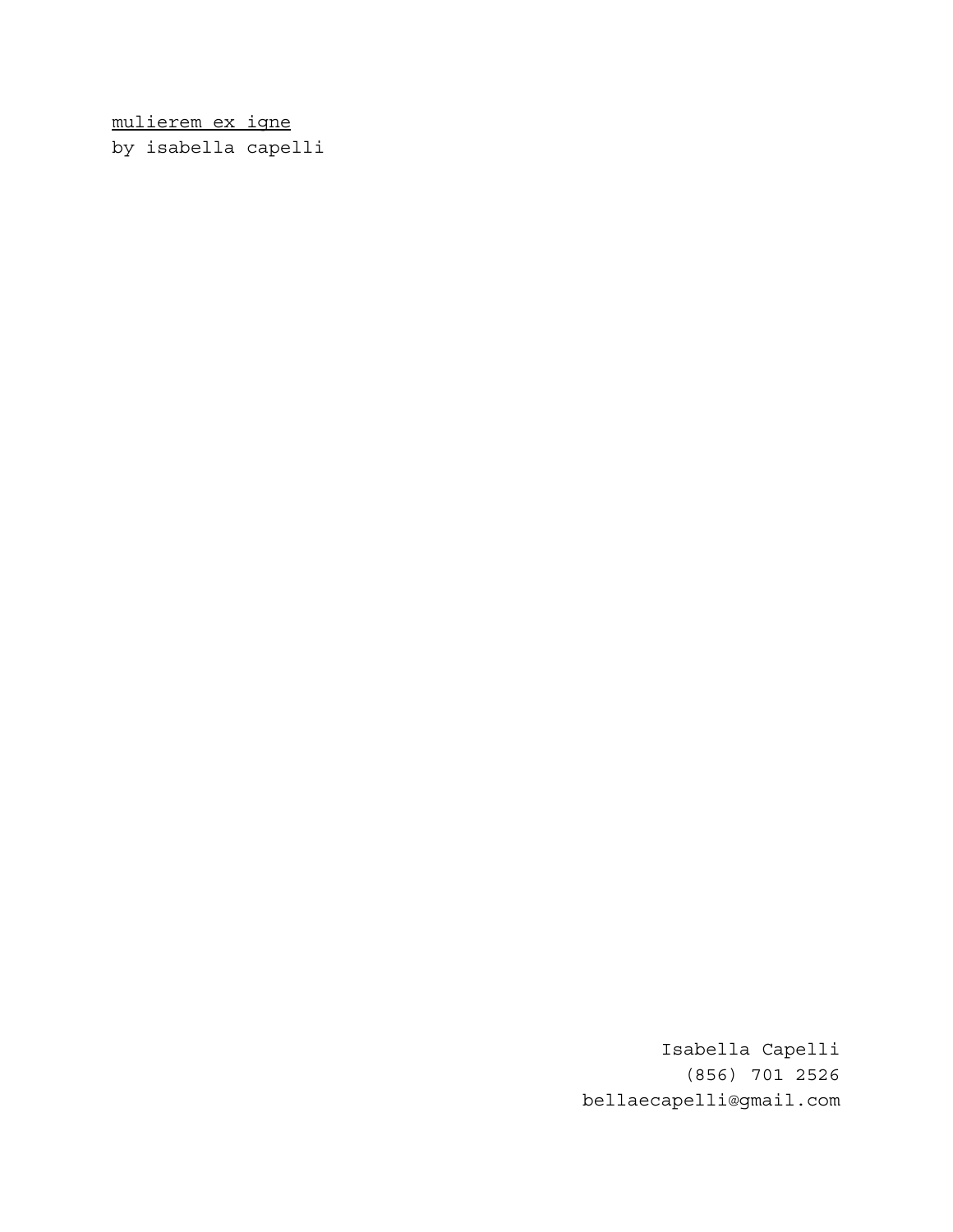PEOPLE

rosemary

saoirse adylia eowyn jujubee

the eye

## SETTING

a library liminal

## DIALOGISTICS

much like punctuation…

. denotes stagnant moments

, denotes active, moving moments

/ denotes an interruption

## A NOTE ON POETICS

this world lives in lyrical language, but that does not disrupt the reality of it.

the eye is physical and spiritual,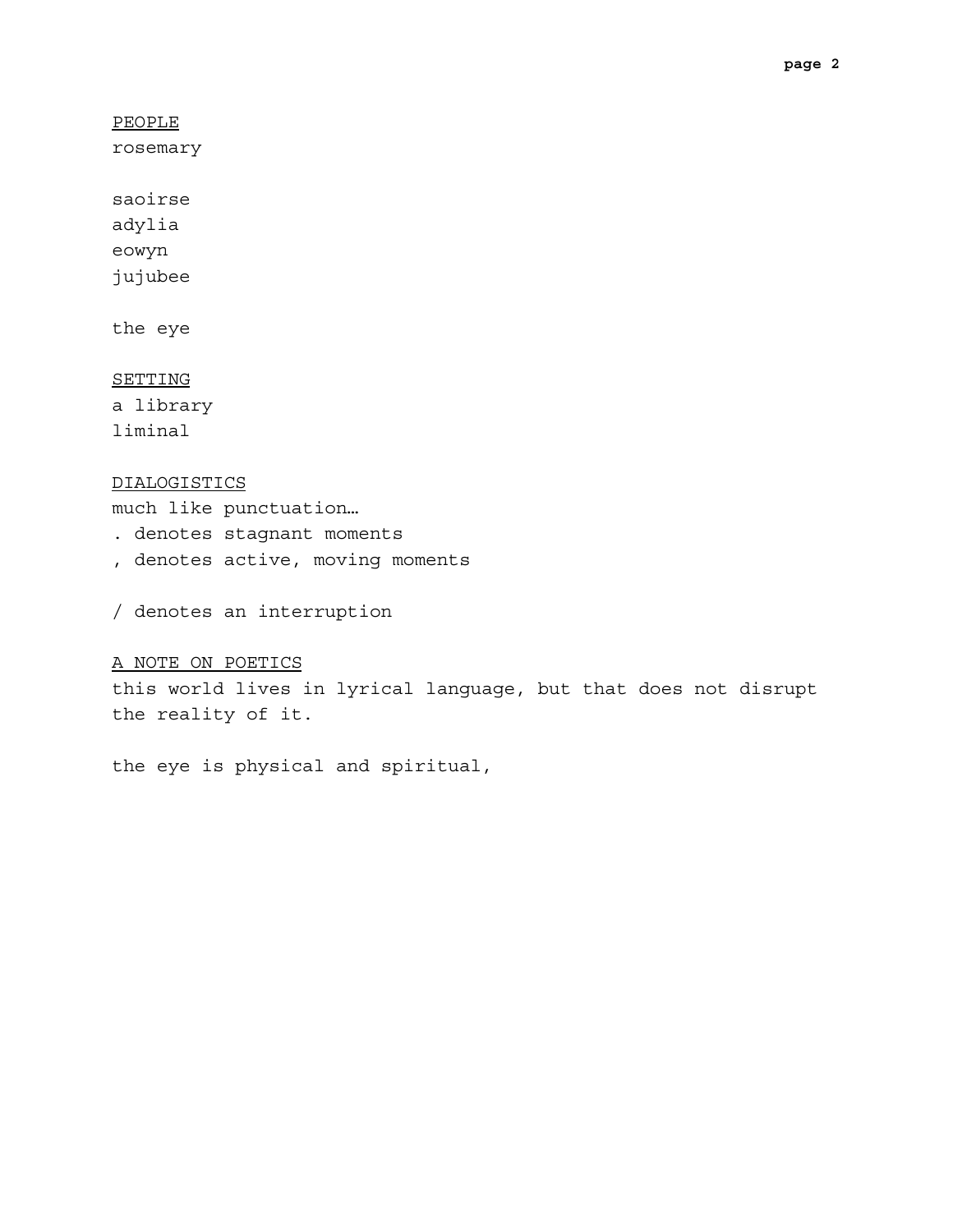```
a library
overseen by an eye
eowyn
jujubee, won't you eat a biscuit?
jujubee
no thank you
eowyn
no biscuit?
jujubee
no
adylia
why not sweetheart
jujubee
i'm not hungry
eowyn
oh but you're too thin
adylia
sickly small
jujubee
i eat plenty
adylia
eat jujubee
eowyn
yes eat sweetheart
jujubee
but
```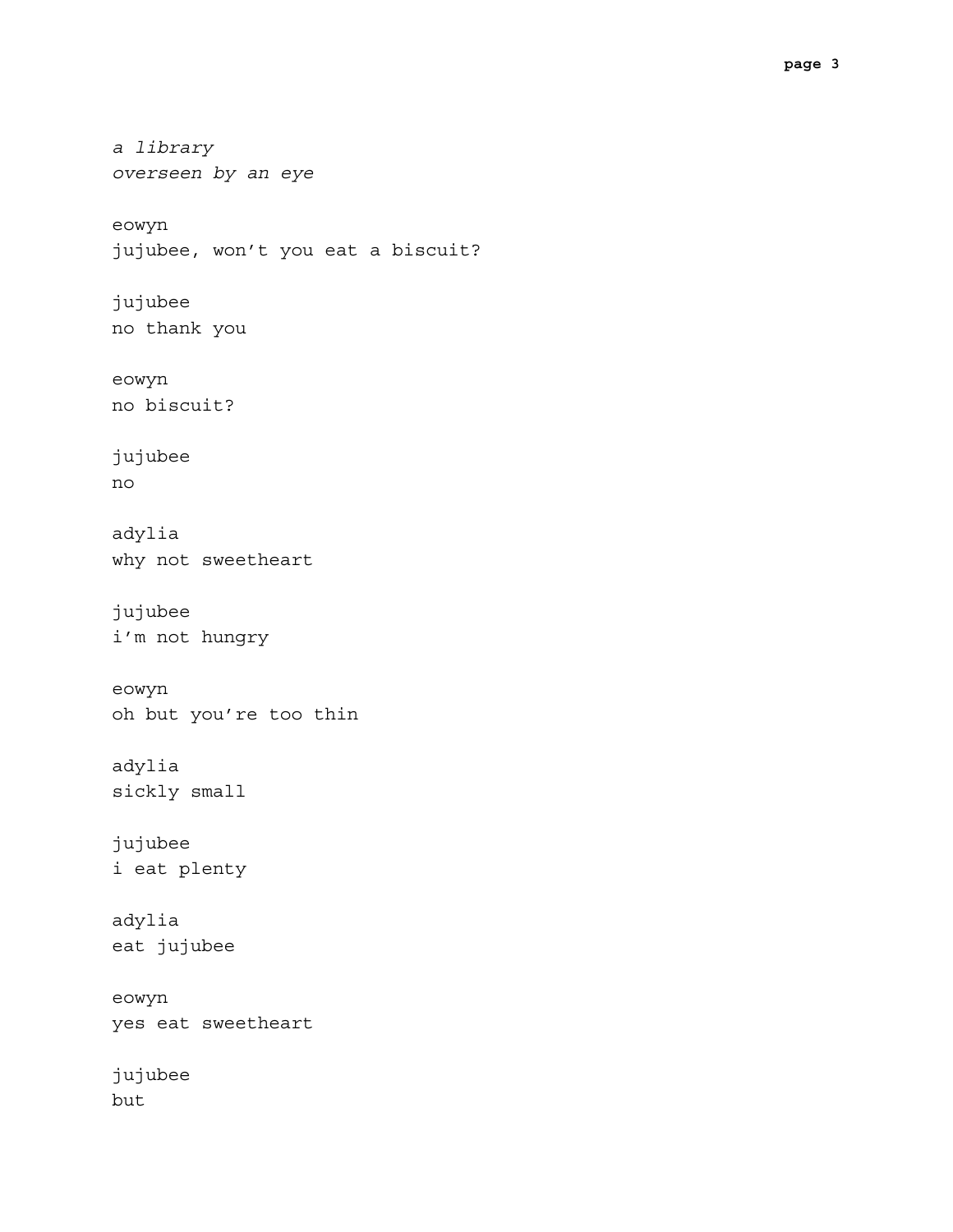eowyn saoirse made these fresh adylia her mother's recipe eowyn delicious with honey and butter jujubee jam? adylia no jam eowyn no jam just honey and butter adylia jam is for poor people eowyn honey is exquisite adylia divine eowyn for us of higher status jujubee okay eowyn saoirse, is your friend coming? saoirse friend?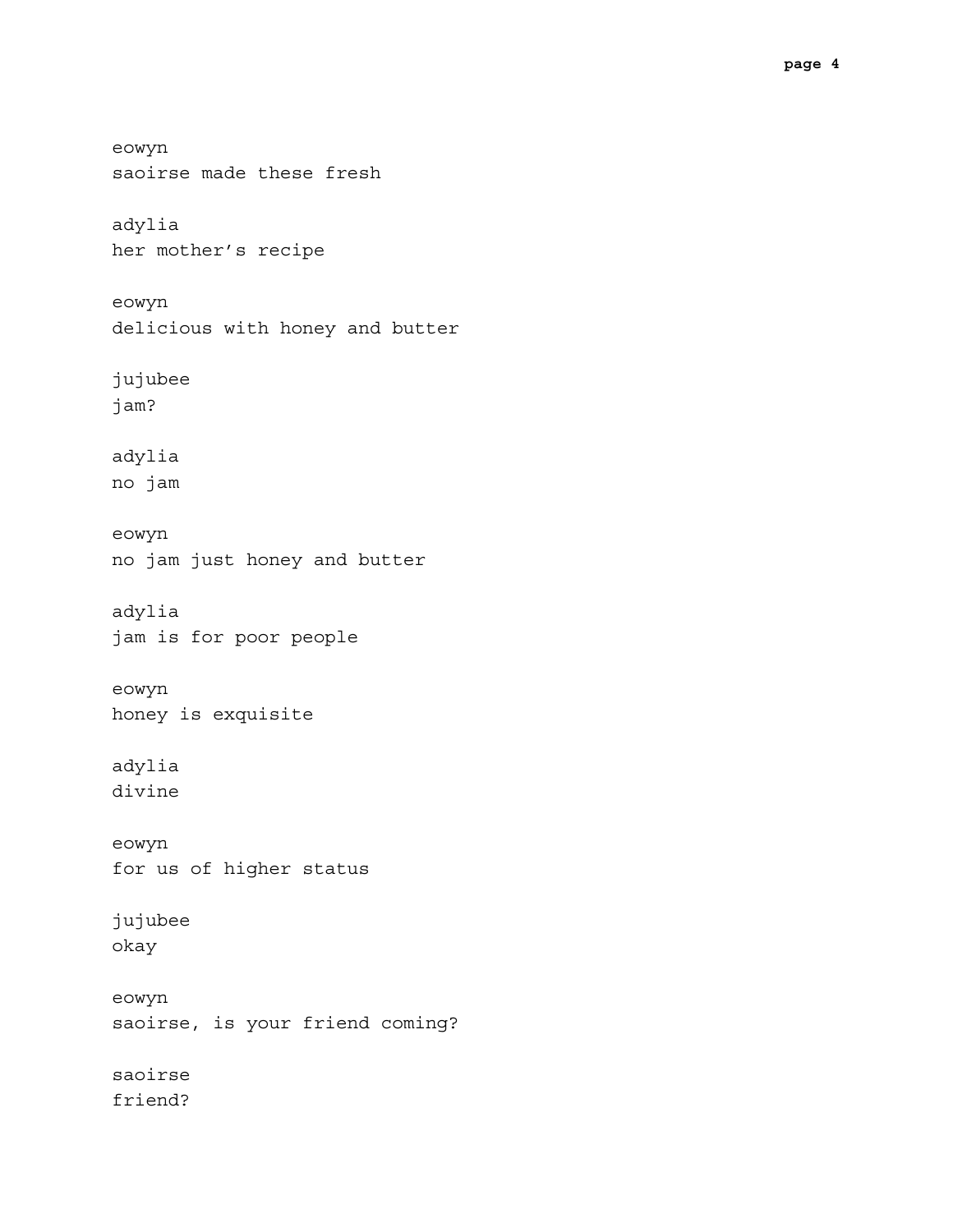```
eowyn
yes, the woman you told us about
saoirse
ah, rosemary
adylia
mhm
saoirse
i believe so
eowyn
did you show her how to find the library?
saoirse
i shared, yes
\mathbf{r}jujubee! a biscuit?
jujubee
yea
saoirse
are they good?
jujubee
mmhmm
saoirse
i'm glad, it's my mother's recipe
ROSEMARY rushes through the door
like a wind fluttering book pages
rosemary
fuck, i'm sorry i'm/ late
```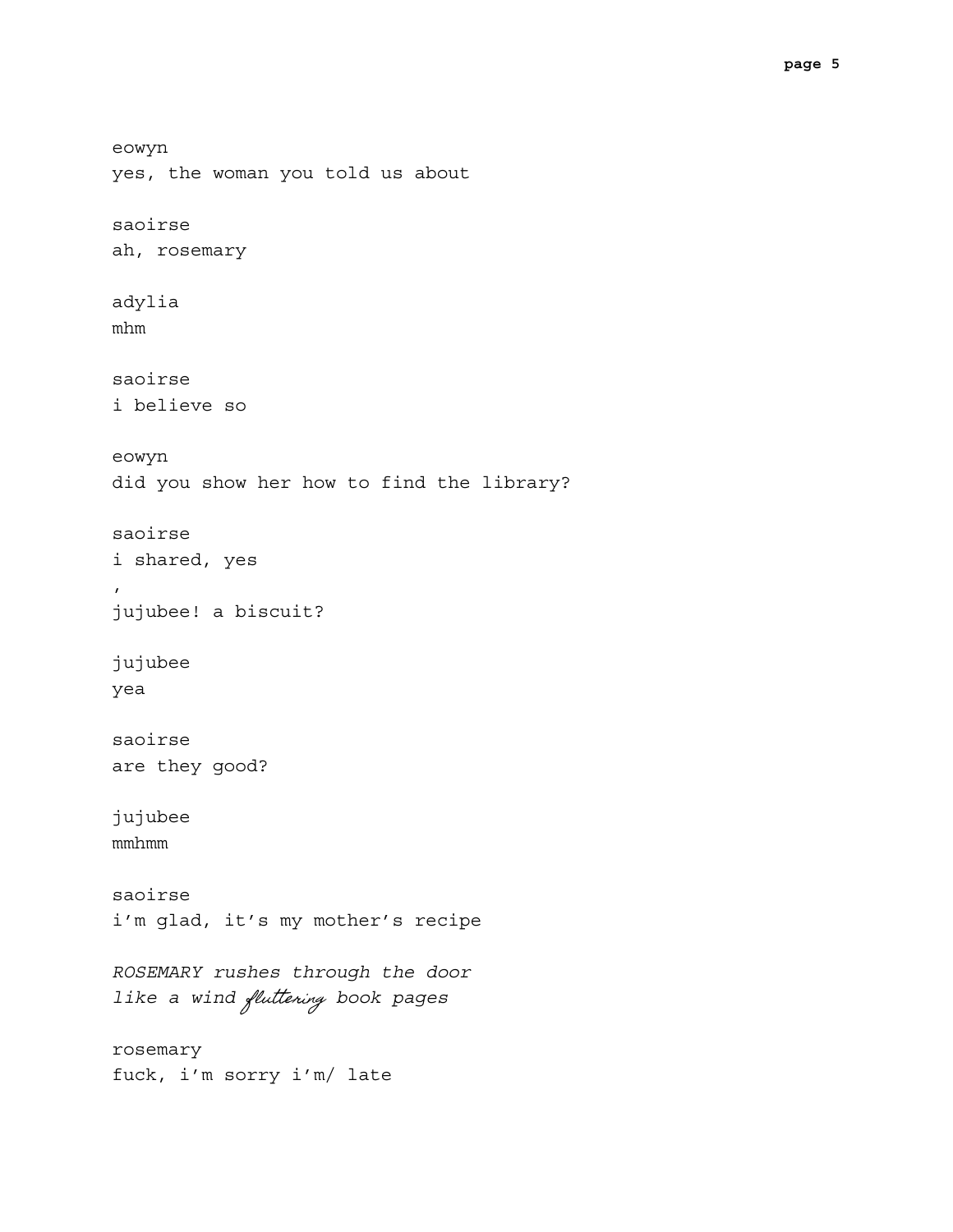eowyn oh rosemary the fucking/ train was delayed adylia oh! rosemary so i had to fuckin' walk all the way here. second time that's happened this month. i mean, what the fuck is the train even for? can't run like it's supposed to? and then i couldn't find the library adylia did you open your eyes? rosemary well fuck! i wonder why i didn't think about that . saoirse i'm glad you made it. rosemary yeah, shit me too dude . what's up? saoirse your language is a too heavy for us right now rosemary oh adylia it disrupts the literature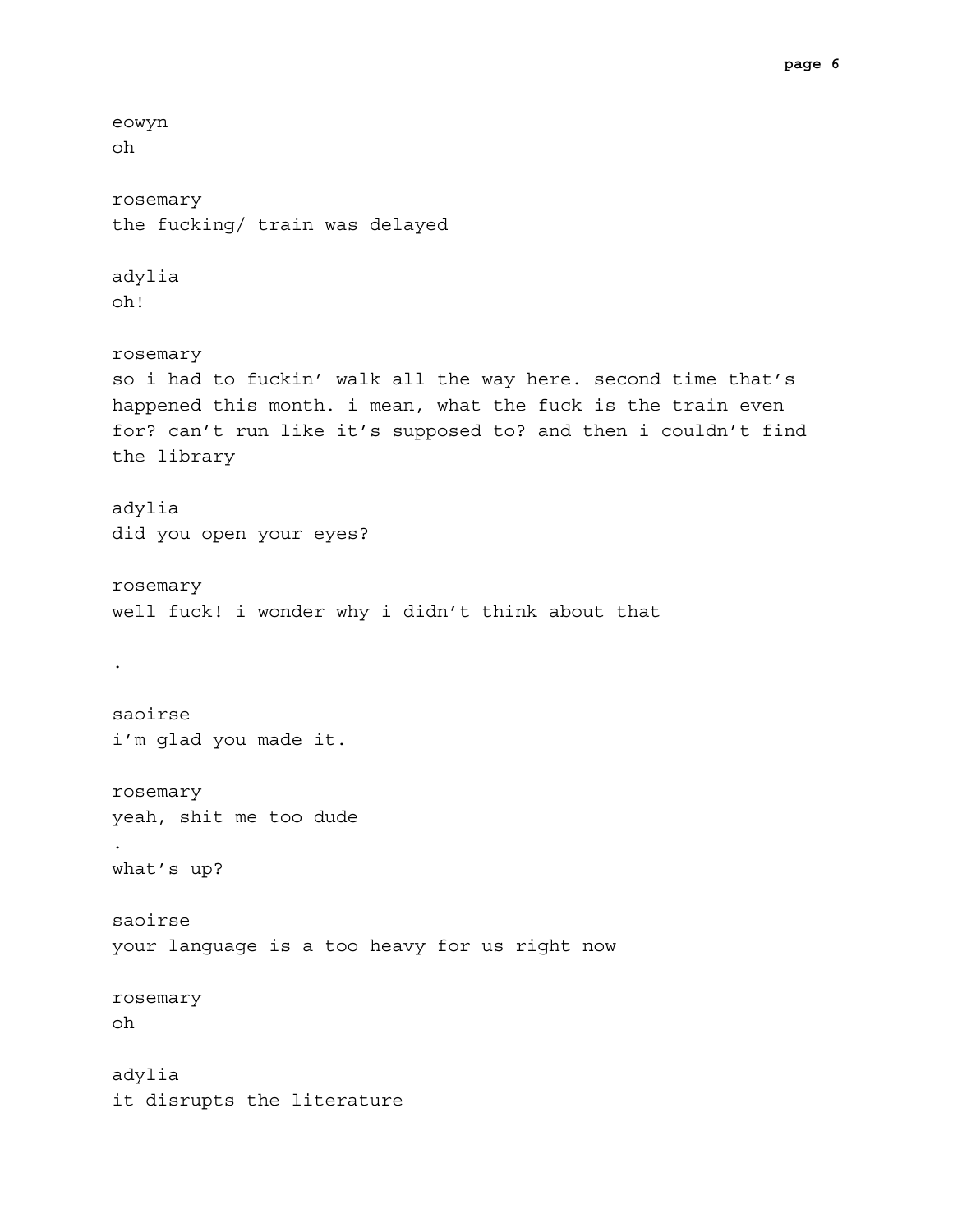rosemary disrupts saoirse the literature rosemary right. my bad eowyn don't worry saoirse uh, ladies this is rosemary and this is eowyn, adylia, and jujubee *greetings* eowyn don't forget the eye! adylia always watching saoirse right. always. rosemary *awkward laughter seeps into them all* adylia sit! rosemary oh sure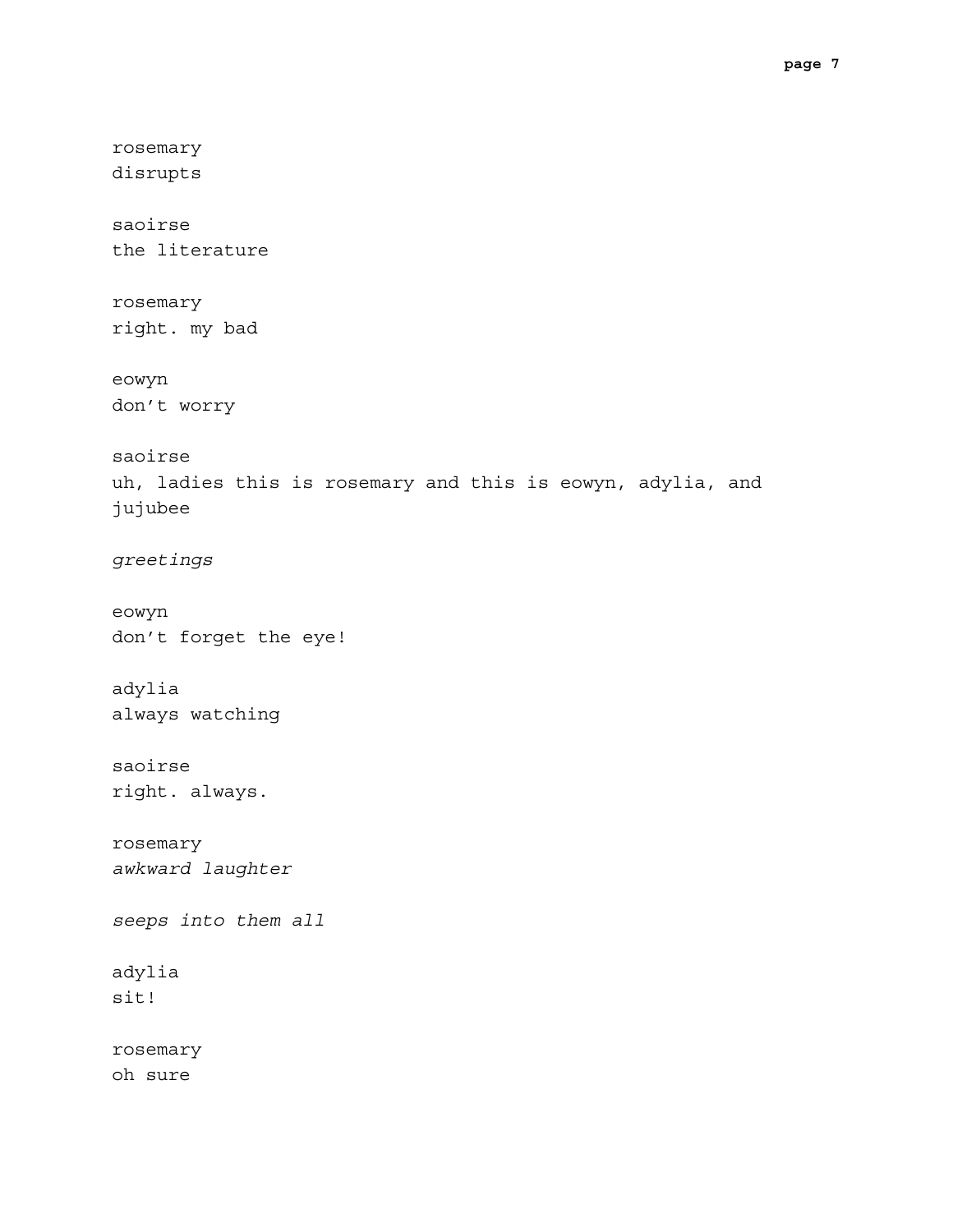```
adylia
have a biscuit
rosemary
they look delicious
adylia
saoirse makes them herself
eowyn
mother's recipe
rosemary
your's?
eowyn
no her's
rosemary
oh
.
is there any gravy?
adylia
gravy?
eowyn
heavens
rosemary
like, biscuits and gravy
saoirse
i brought honey and butter
rosemary
jam?
jujubee
honey and butter
```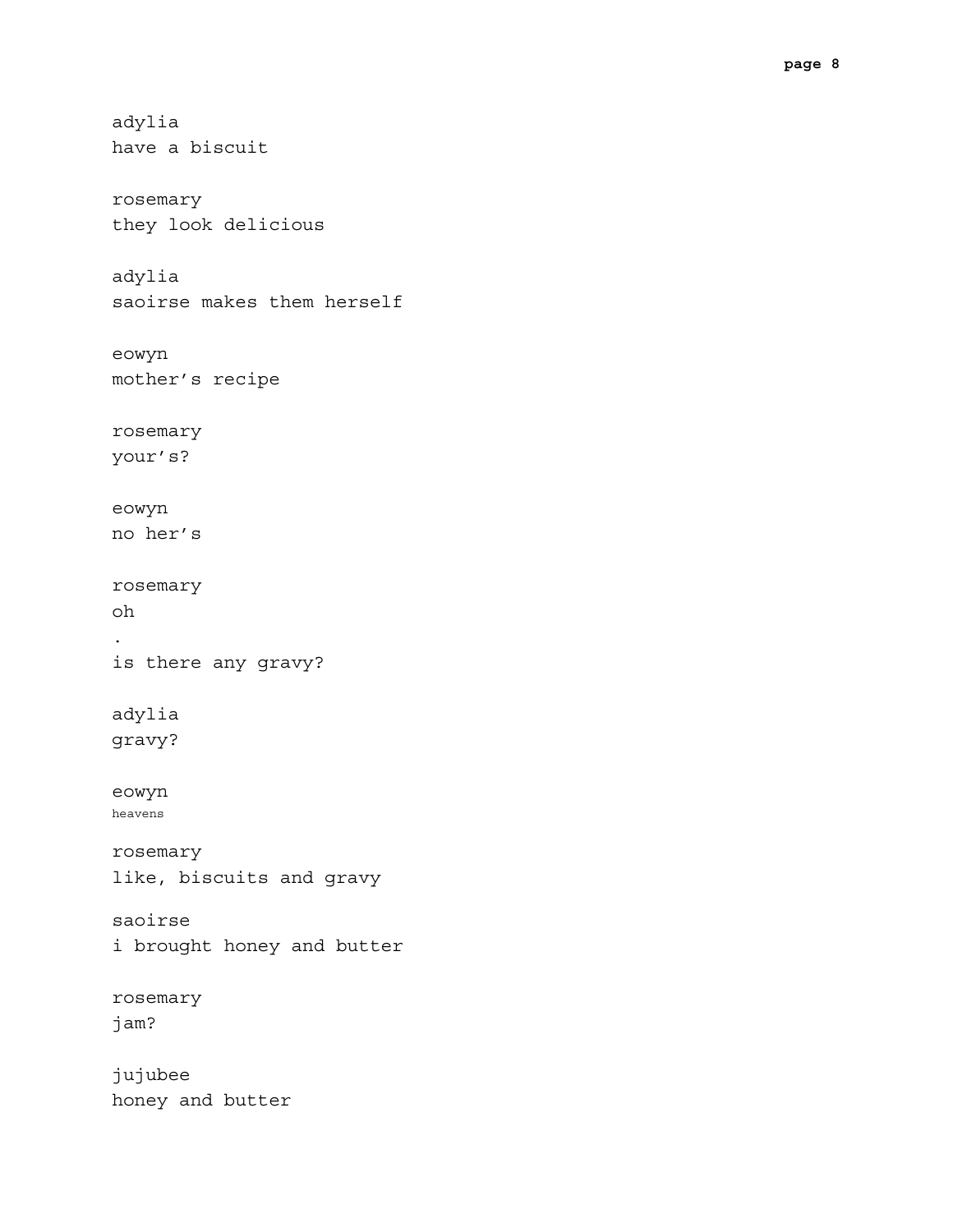rosemary i'll just have it plain saoirse plain? rosemary yea thanks adylia no honey and butter? eowyn jujubee has honey and butter, and she loves it don't you jujubee? jujubee mmhmm rosemary i bet but i'm okay eowyn take some honey and butter jujubee honey saoirse and adylia butter eowyn here rosemary yeah okay that's fine adylia tea? rosemary coffee?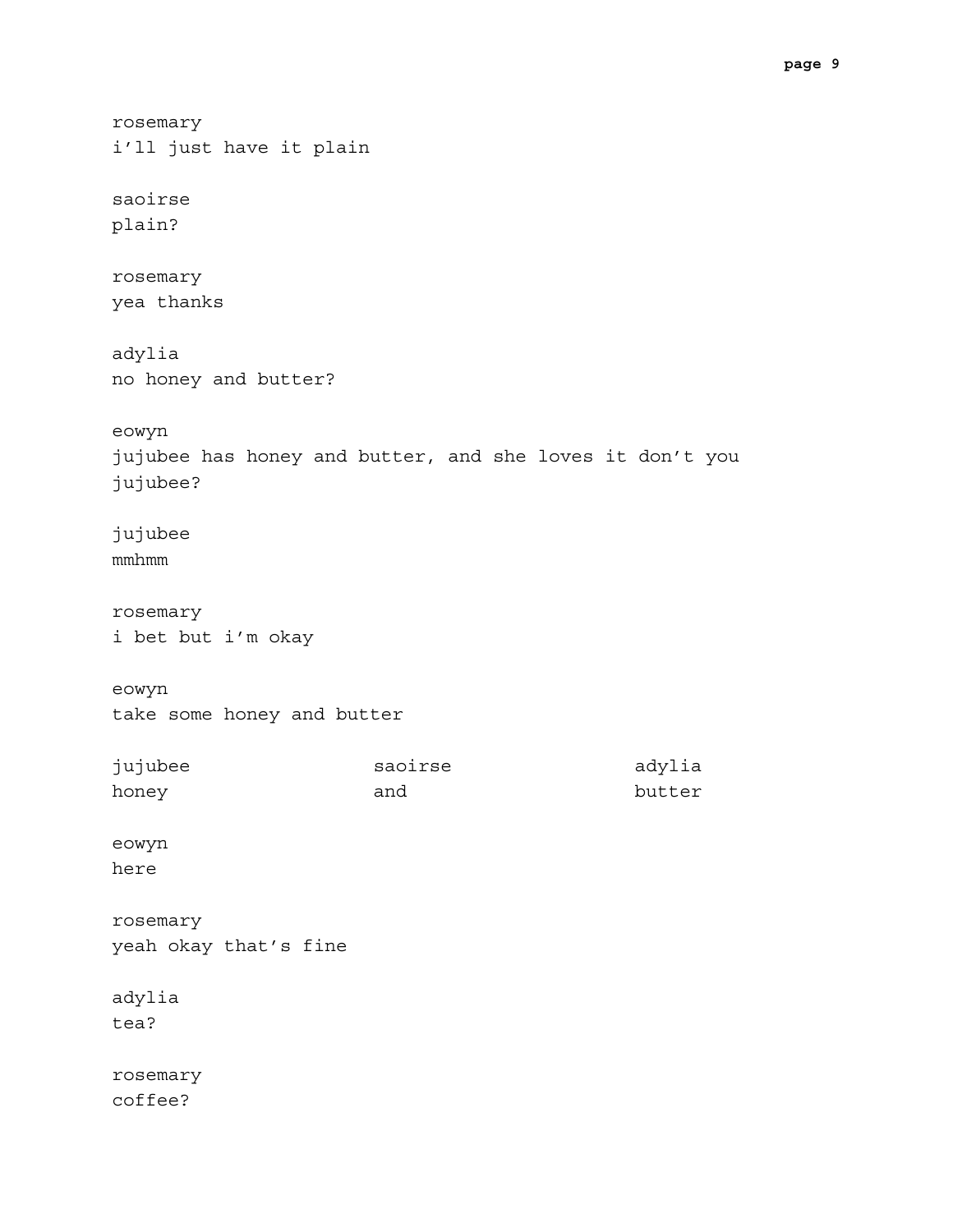eowyn tea rosemary sure eowyn here, have all of the sugar rosemary thank you eowyn you're sweet as a sugarcube rosemary *smile* eowyn good? adylia good rosemary delicious, thanks saoirse of course adylia did everyone read the book? rosemary there was a? jujubee i liked it eowyn i thought this one was extremely interesting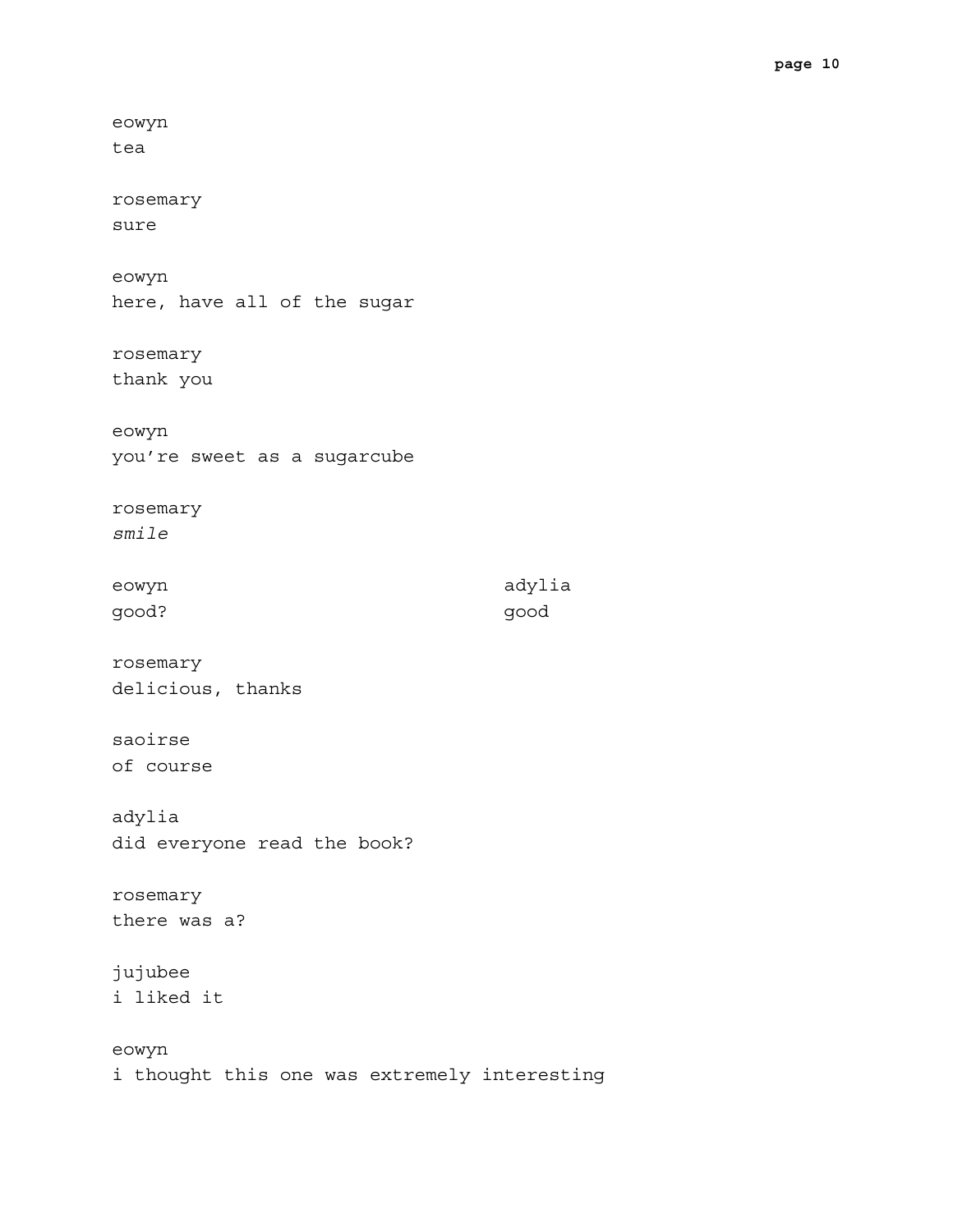adylia the author has such a distinct style rosemary i'm sorry, who? saoirse the eye rosemary who's the eye jujubee she founded our book club adylia that she did eowyn we only read books by the eye rosemary oh eowyn she's the only author that matters adylia have you read any of her books? rosemary the eye? saoirse uh huh rosemary uh i don't think so… does she go by another name?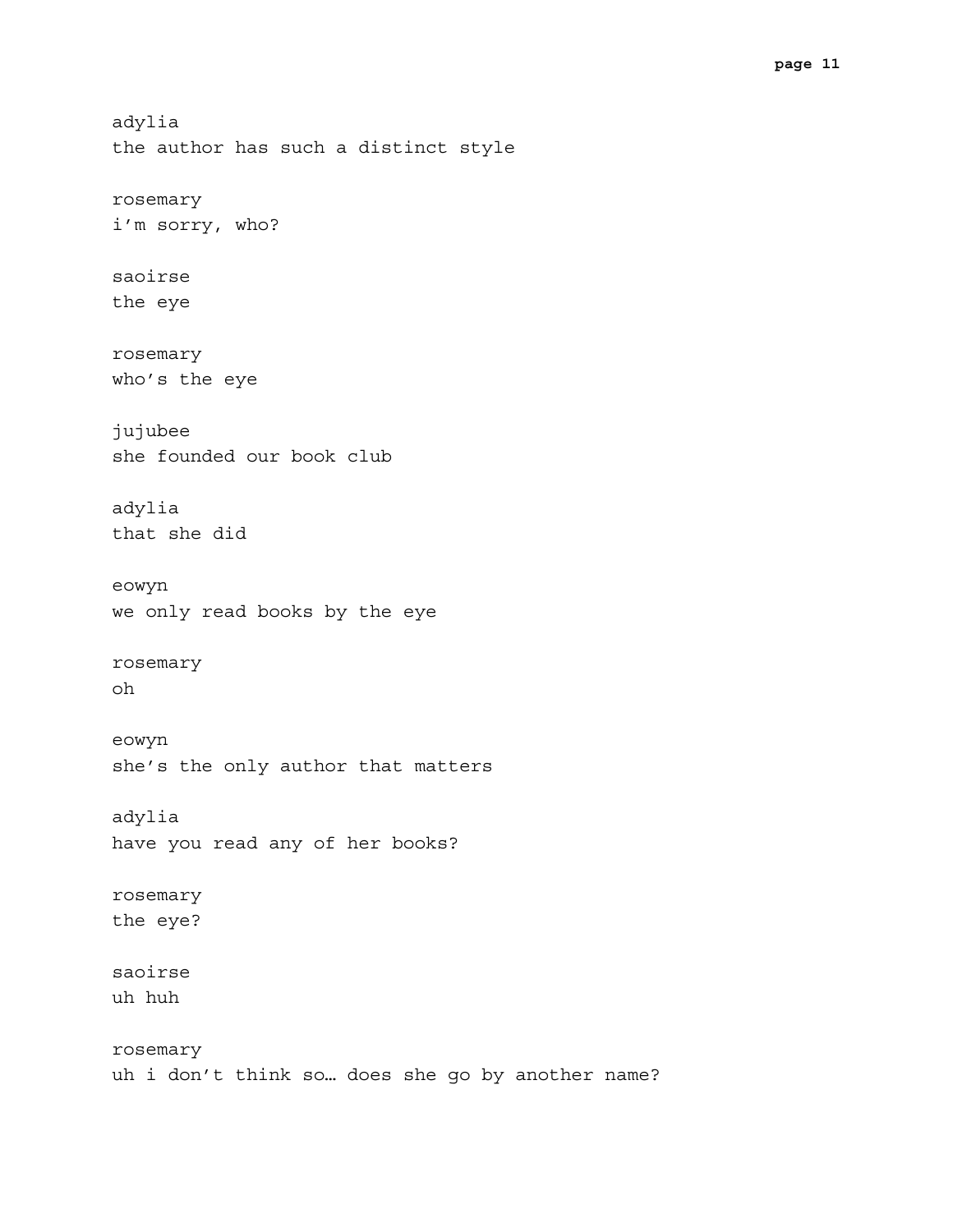```
adylia
another name? she has no other name
rosemary
ah
jujubee
she's all knowing
adylia
and always watching
rosemary
i haven't read anything by her, no
adylia
oh you must
eowyn
did saoirse not review the requirements for participation in our
club?
saoirse
we hadn't quite gotten there yet
eowyn
it appears so
rosemary
i was just looking for something
eowyn
well, this is something
rosemary
this wasn't what i was expecting
adylia
don't be so expectant rosemary
```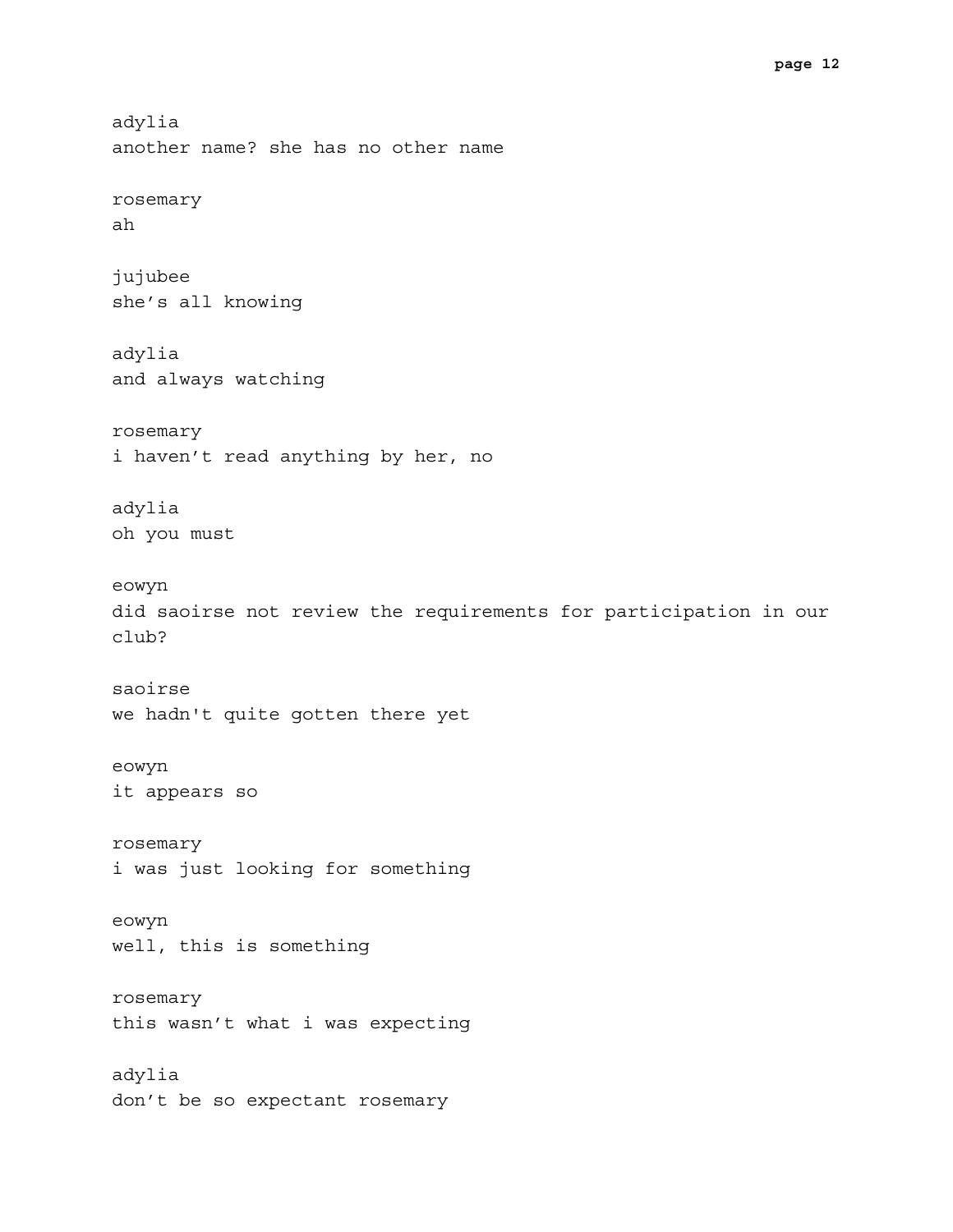```
eowyn
expectancy is a woman's fool
adylia
expectations only get crushed
rosemary
okay
eowyn
do you think you can handle that, rosemary?
rosemary
handle/ what
eowyn
never expecting?
rosemary
well
saoirse
she can do that
rosemary
i guess
eowyn
we can help you, lovebug
rosemary
that'd be nice, thanks
adylia
oh don't thank us, we're just so glad you could join us
eowyn
it's true. we haven't had a new member since jujubee stumbled
upon our little circle
```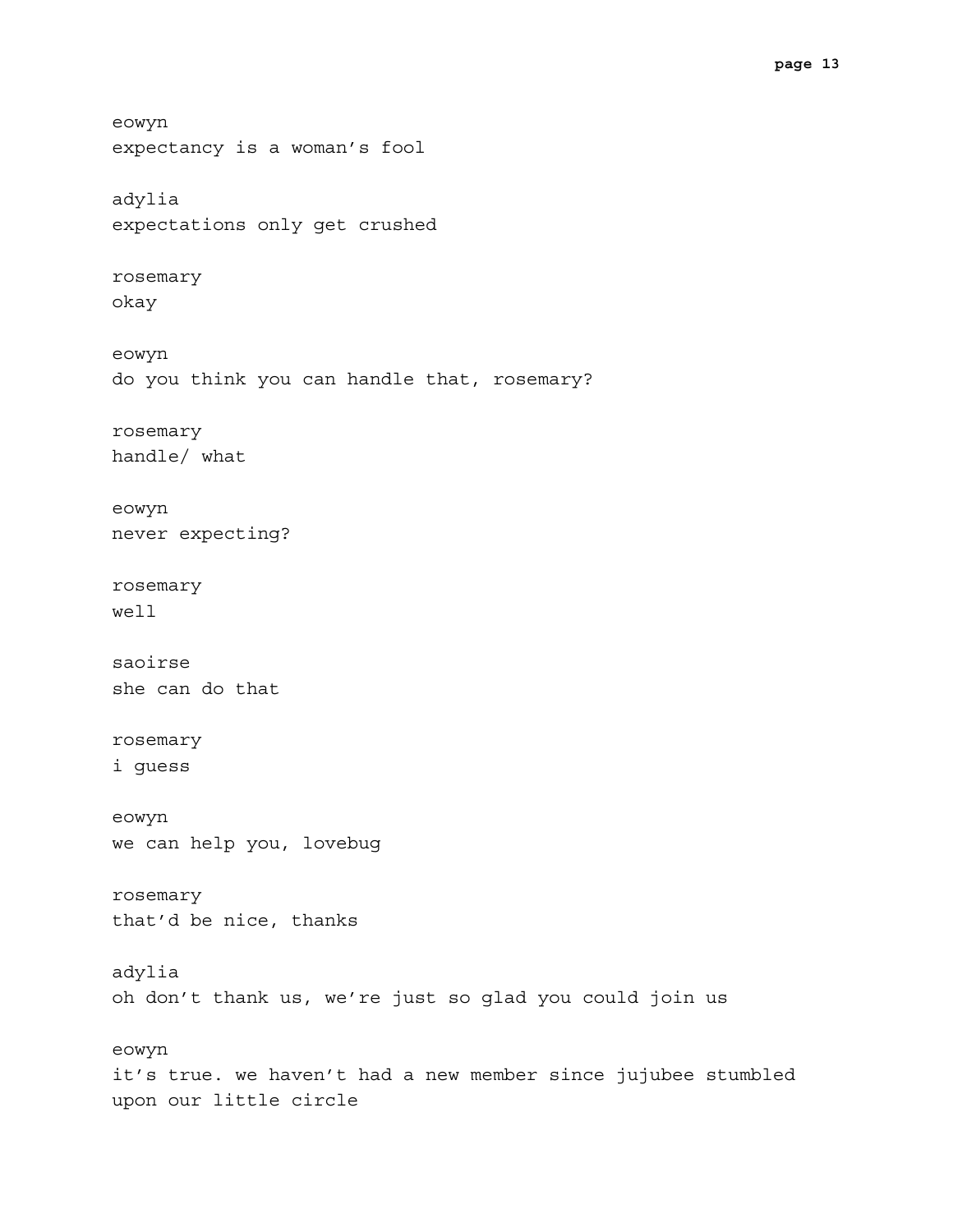*like a spider, trapped in a web* eowyn saoirse, maybe you could give us a little summary of the book we read so that rosemary can participate in our conversation today? saoirse that sounds adequate eowyn go on adylia be descriptive eowyn please saoirse well, we read the third installment of "she sees all" rosemary how many installments are there? saoirse eight rosemary oh adylia one, identity eowyn two, persuasion jujubee three, love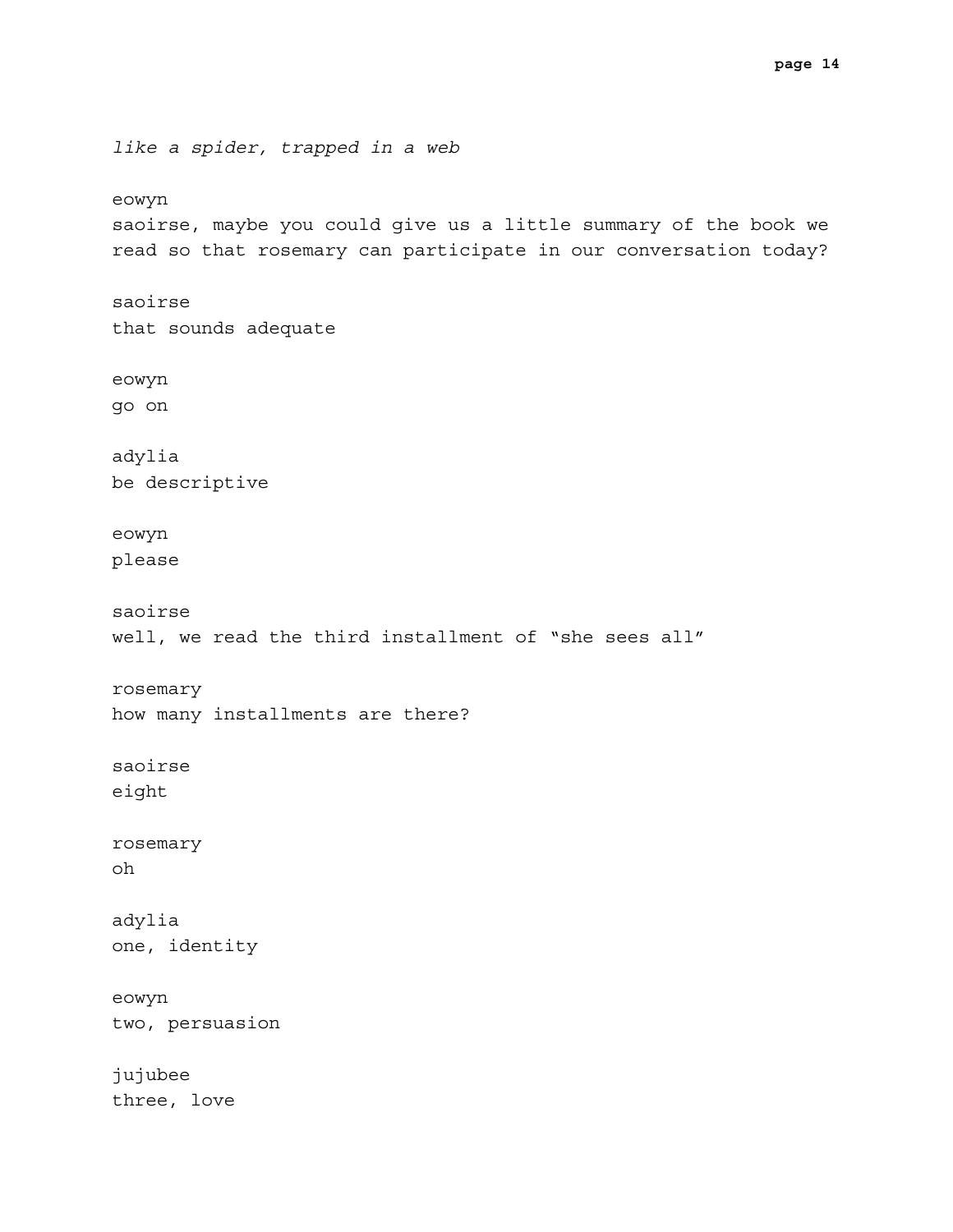adylia four, sell eowyn five, abuse jujubee six, renounce adylia seven, belief eowyn eight, tolerance rosemary eight installments *identity persuasion love sell abuse renounce belief tolerance eight installments* saoirse we are rereading book three for the third time rosemary so many threes jujubee the triad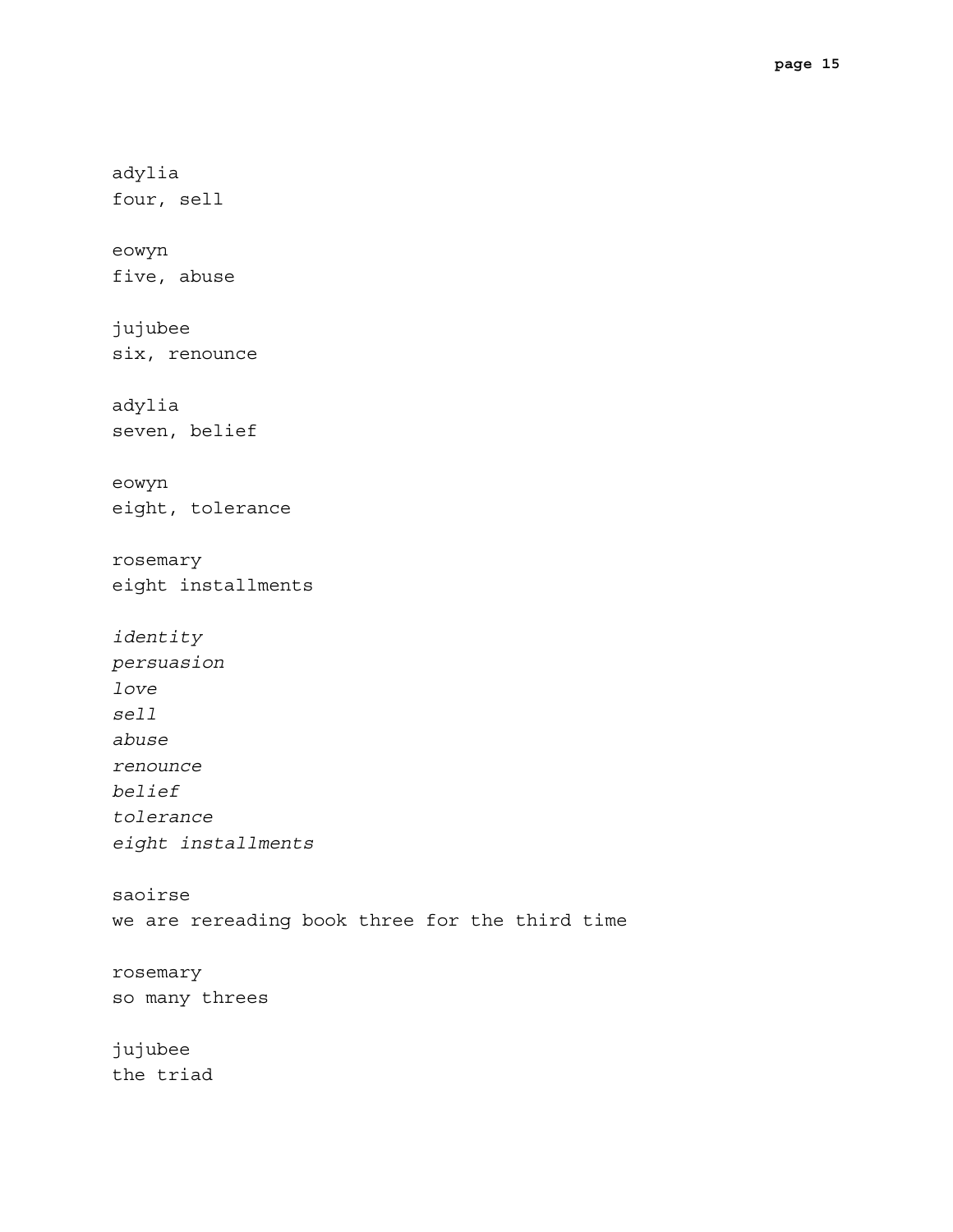```
eowyn
beginning middle and end
rosemary
what is book three again?
adylia
book three is love
eowyn
it is quite insightful
saoirse
teaches a woman to be in tune with her sexuality
eowyn
her body
adylia
her soul
eowyn
reminds us that in order to feel love, we should seek it from
one another
adylia
touch
eowyn
taste
adylia
intertwining bodies
rosemary
oh
eowyn
toss away shame
```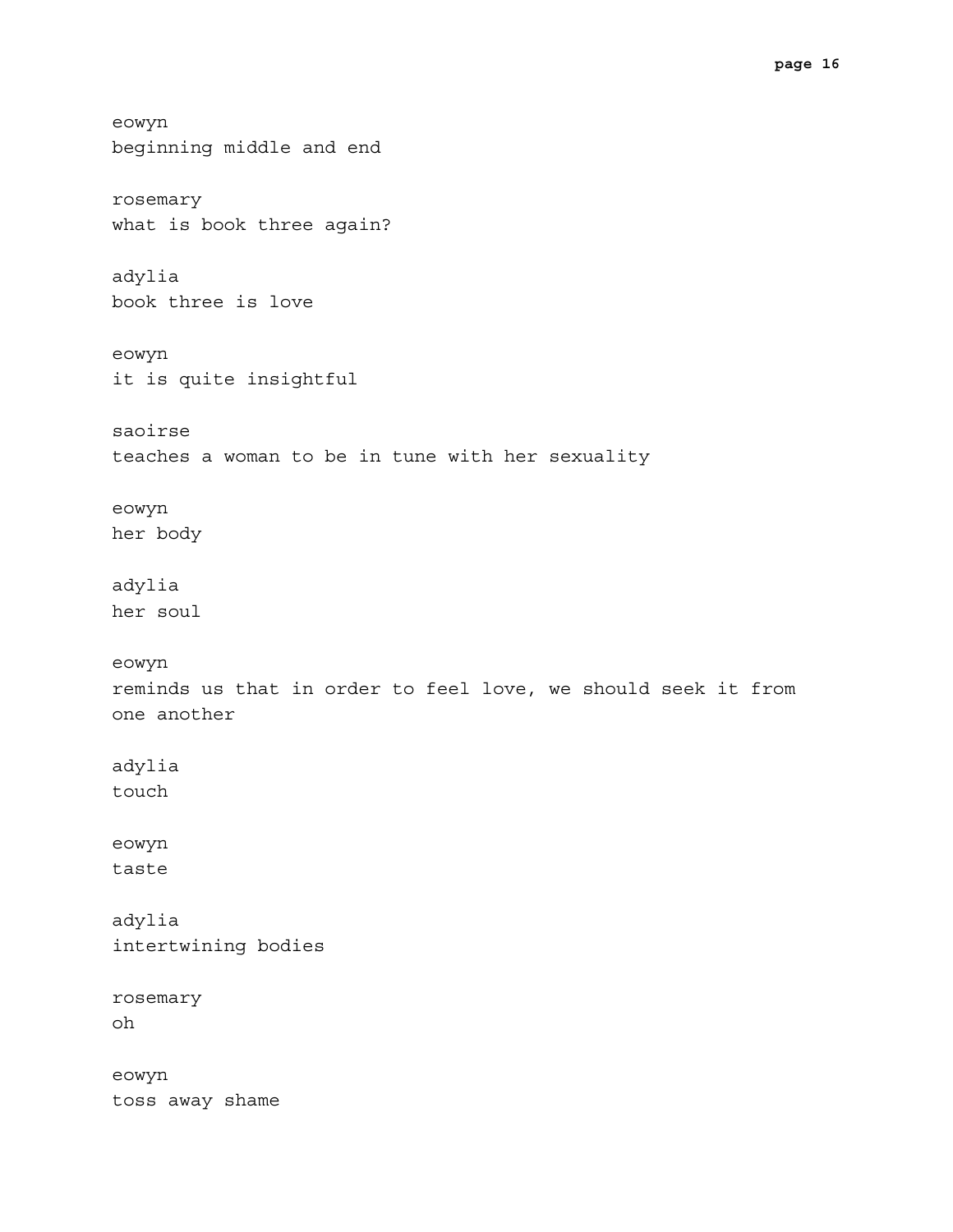saoirse especially from woman to woman eowyn we have to stick together adylia woman to woman eowyn offer one another a helping hand adylia using touch eowyn touch to taste *touch* eowyn reminding ourselves not be shy adylia embrace the discomfort eowyn discomfort is good, it makes us vulnerable adylia vulnerability leads to intimacy eowyn we must be intimate adylia how can we discuss the depths of her literature without intimacy?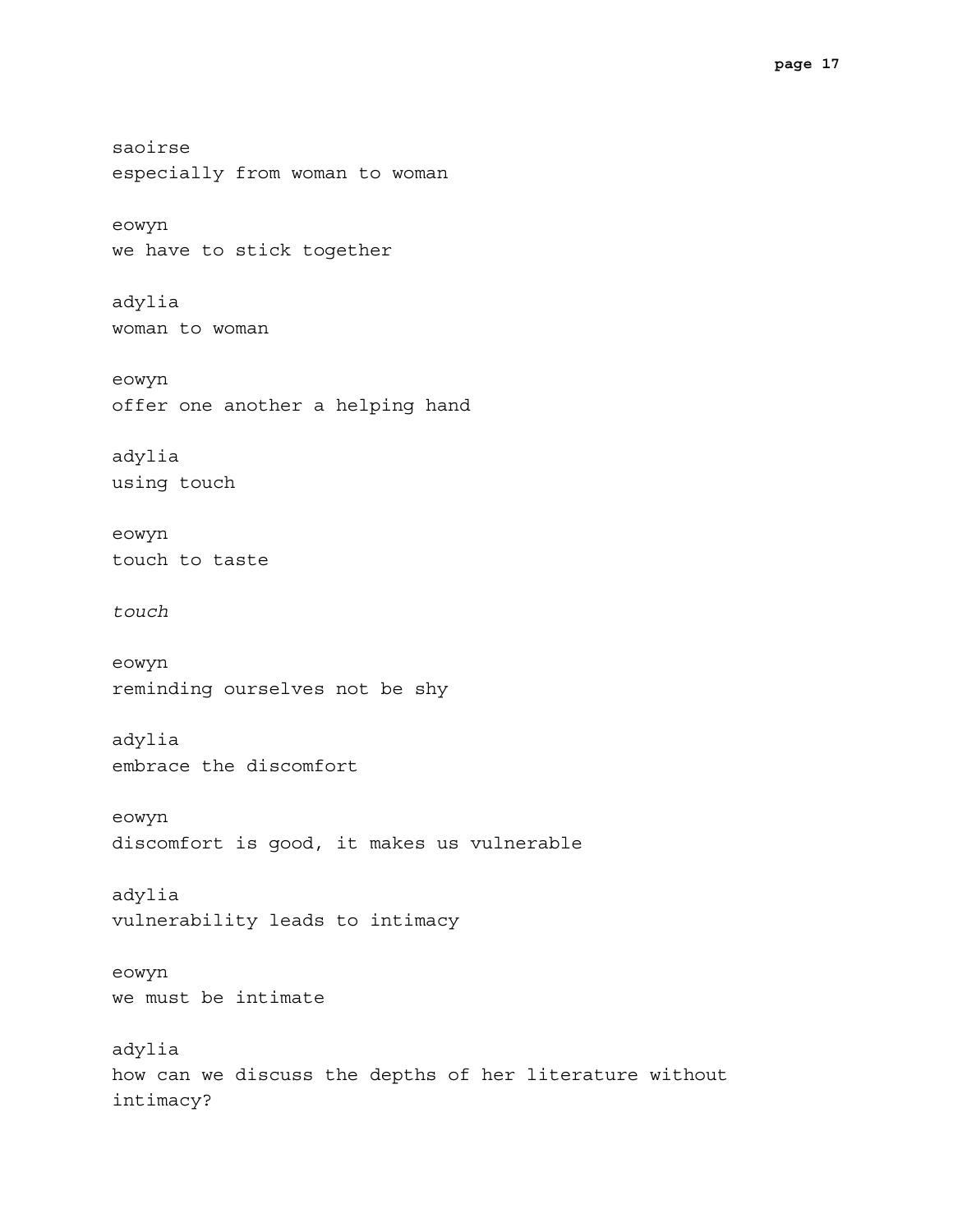```
eowyn
curves
adylia
we can grace one another's curves
eowyn
souls
adylia
we can caress one another's souls
eowyn
rosemary, your mind is so beautiful
adylia
intelligent
eowyn
may we touch it?
rosemary
oh
saoirse
it won't hurt
eowyn
we don't bite
adylia
it's soft
eowyn
gentle
rosemary
i suppose
```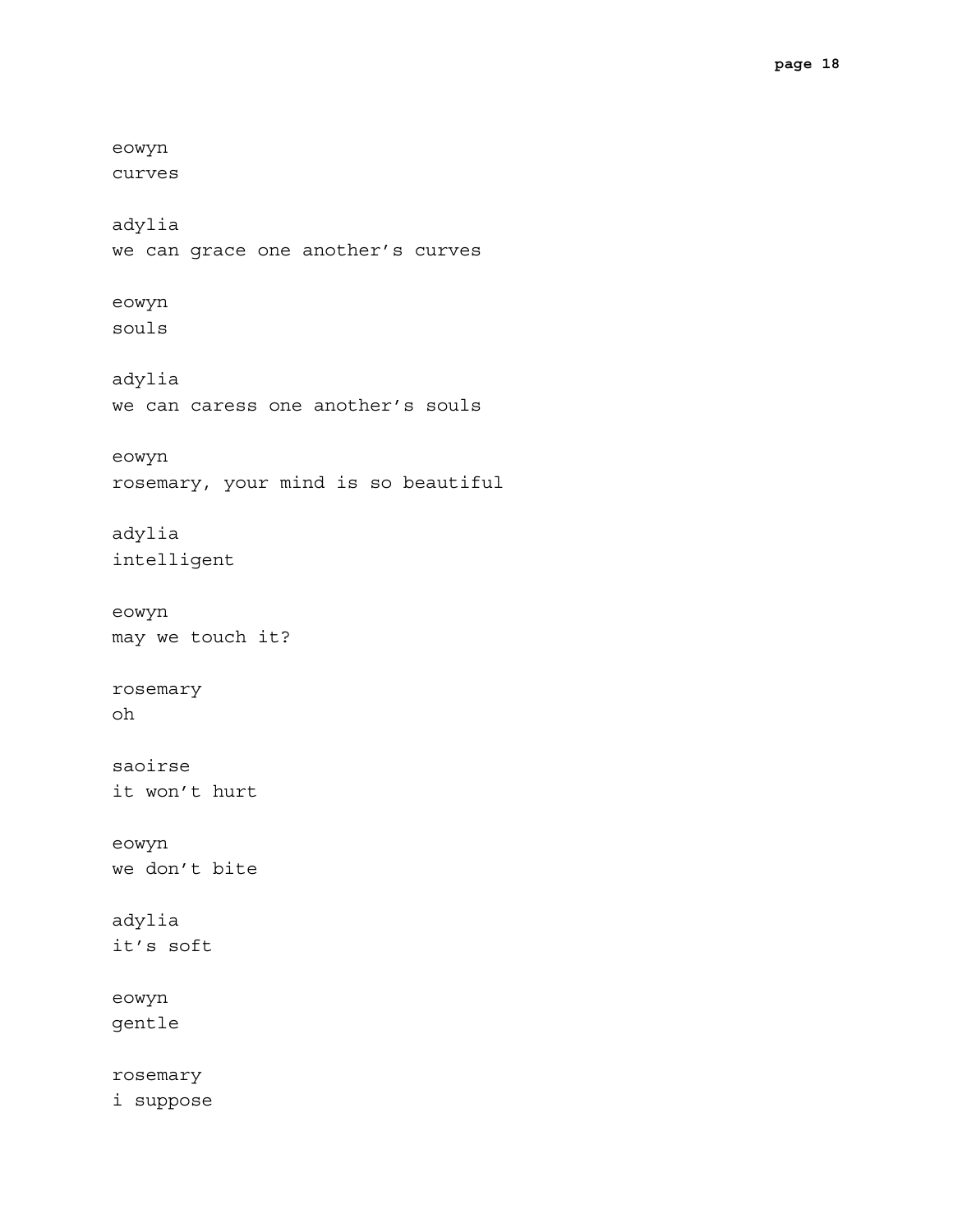*touching the mind fingertips fondling her head her brain wisping along the skin and a smattering of freckles* rosemary mm eowyn does your mind feel stimulated? rosemary yes jujubee i enjoy the field of your thoughts, so soft adylia think. think about love jujubee manifest adylia yes, manifest it eowyn be vulnerable, as the eye implores adylia embrace intimacy rosemary as the eye implores adylia implore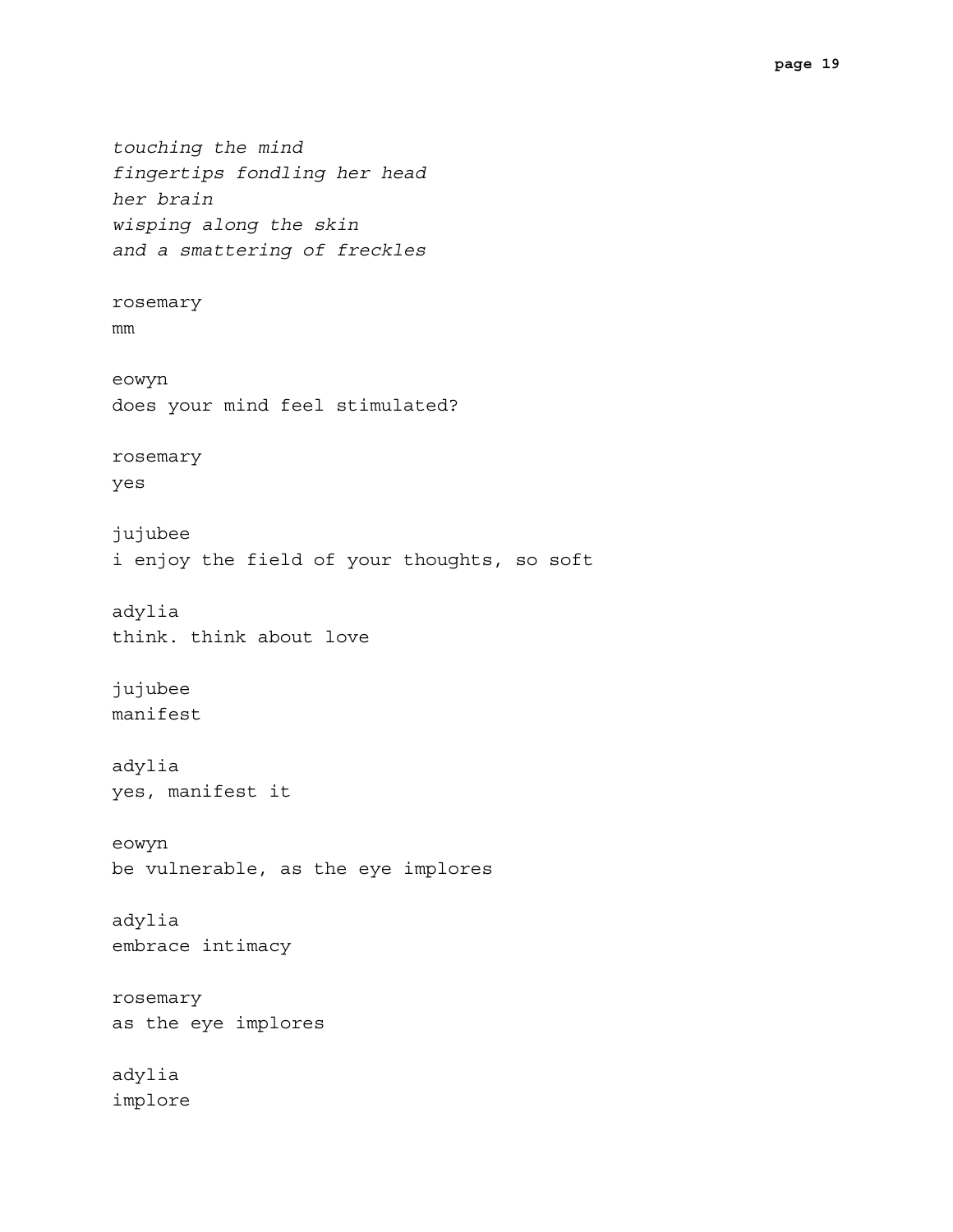```
fingers cradling her thoughts
creeping around her ears
brushing against her brows
tracing her hairline
massaging her temples
adylia
do you feel it?
rosemary
yes
adylia
let's all feel it
a coup
the intimacy of brains
sprinkling touch to all
tickled brains
eowyn
how indulgent is this?
adylia
indulgent and guilt free
saoirse
the eye will be happy
eowyn
we have understood and retained the themes of the third
installment
adylia
you too, rosemary, understand the third installment
rosemary
```
i understand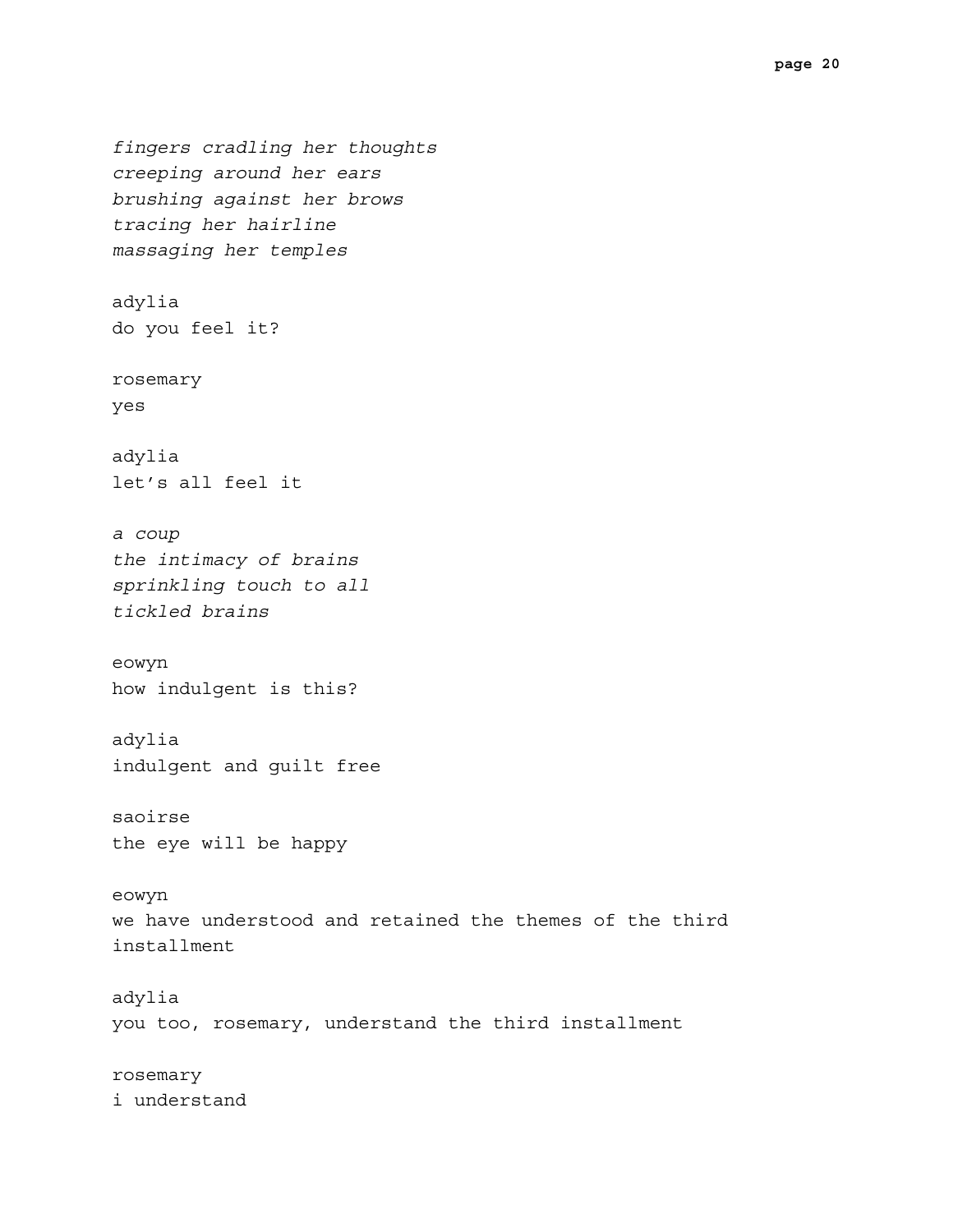eowyn yes adylia now sip your tea eowyn and eat your biscuit adylia nourish your mind eowyn soul jujubee body jujubee rosemary, do you have a library card? rosemary i did once eowyn to here? rosemary no, i've never heard of here before saoirse to where? rosemary where i grew up, there was a little library saoirse ah rosemary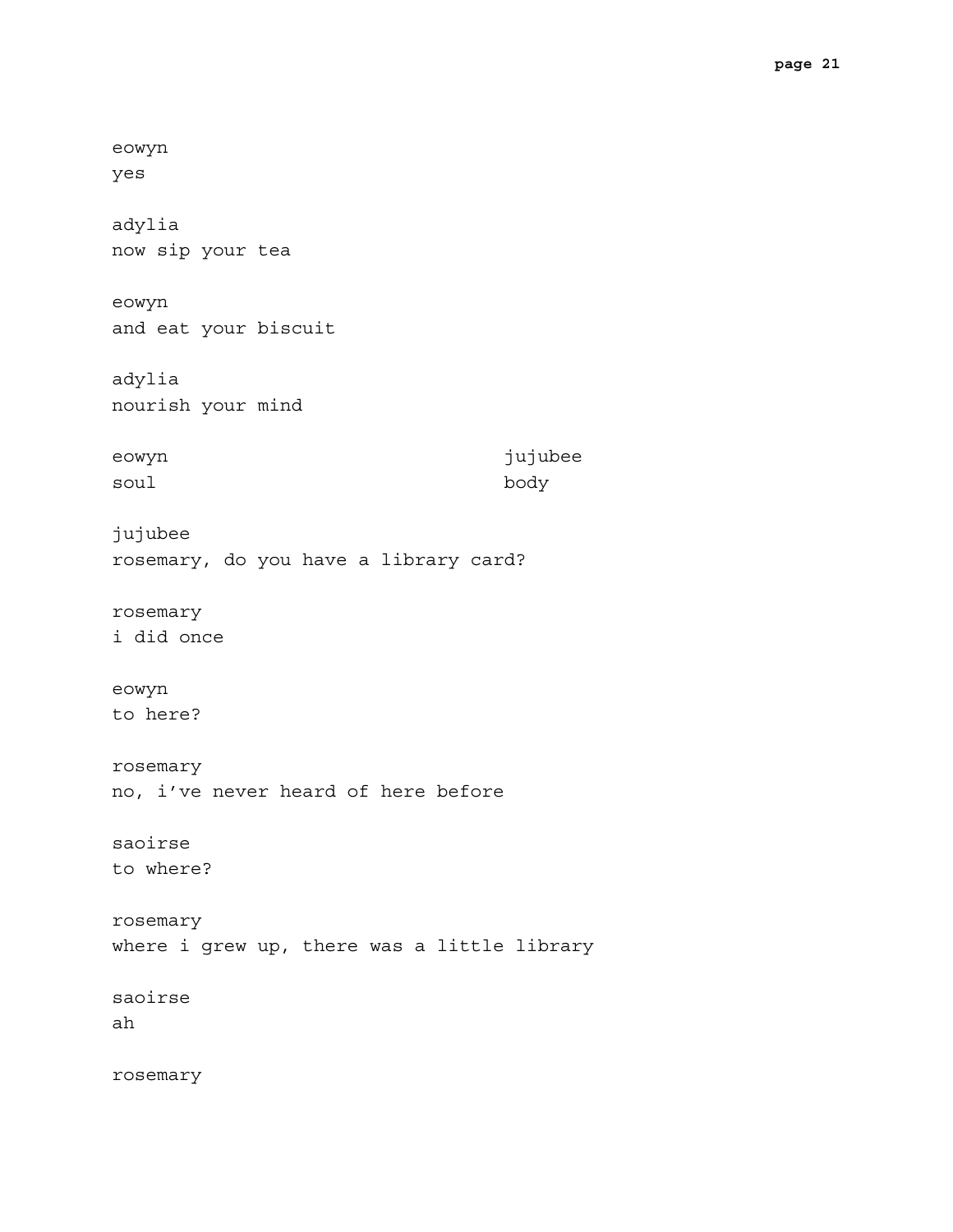i'm not sure how it ran after all those years place was a ghost town but i liked it *nostalgia* saoirse sounds nice rosemary it was saoirse is it still there? rosemary no the library burned down, and the owner went with it adylia tragic rosemary she was young jujubee but she died saoirse maybe it was better that way rosemary is anyone better off in death? jujubee some are adylia would you like a library card here? eowyn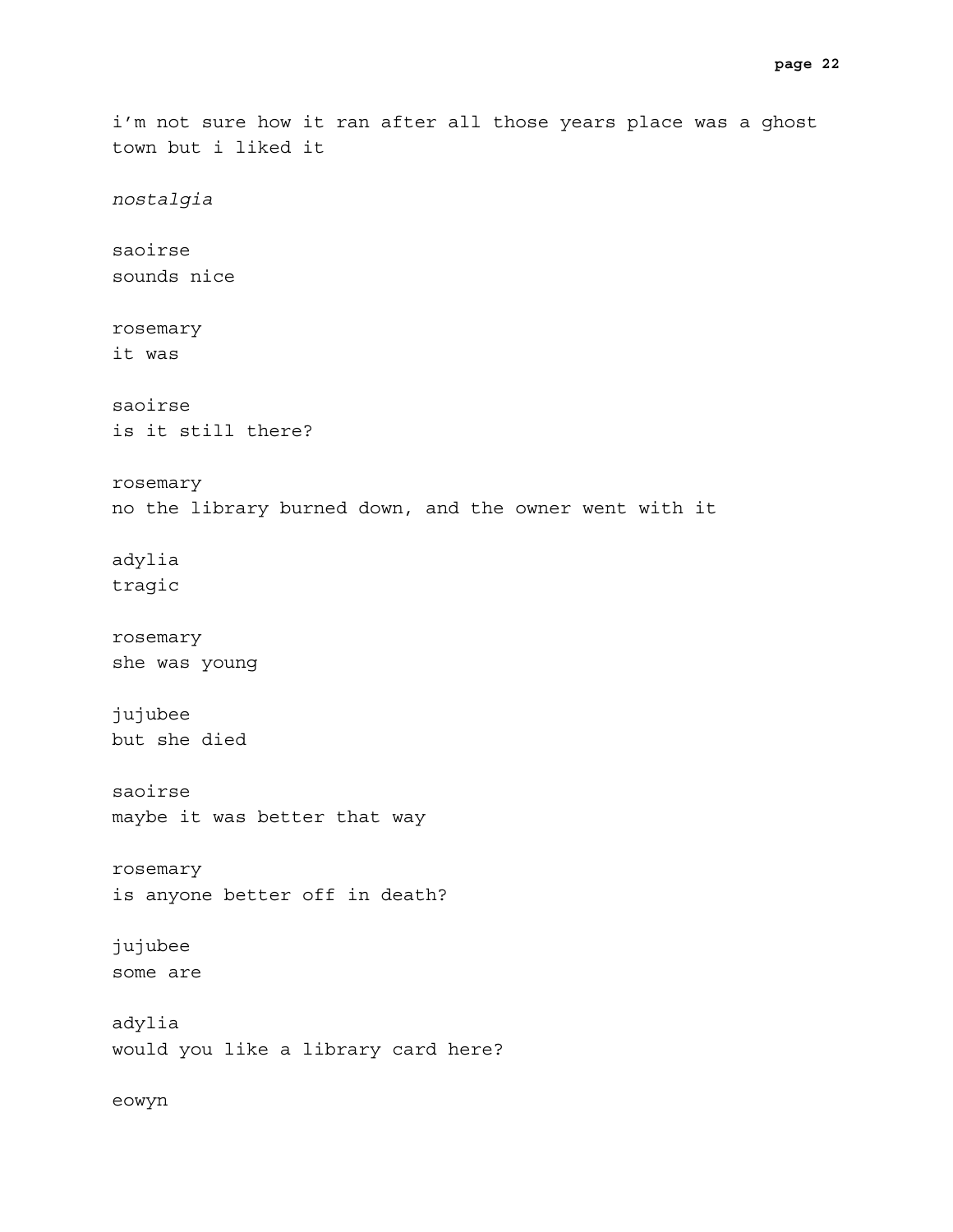all access to the library saoirse i think she would rosemary it wouldn't hurt, right? eowyn just a pinch adylia here. take one of these, and sign it *signature letter by letter looped along the line* adylia that's it, nice and neat please *signature letter by letter looped along her skin* adylia see? just a pinch? rosemary is it eowyn it engraves your skin, yes rosemary fuck adylia ah ah don't be foul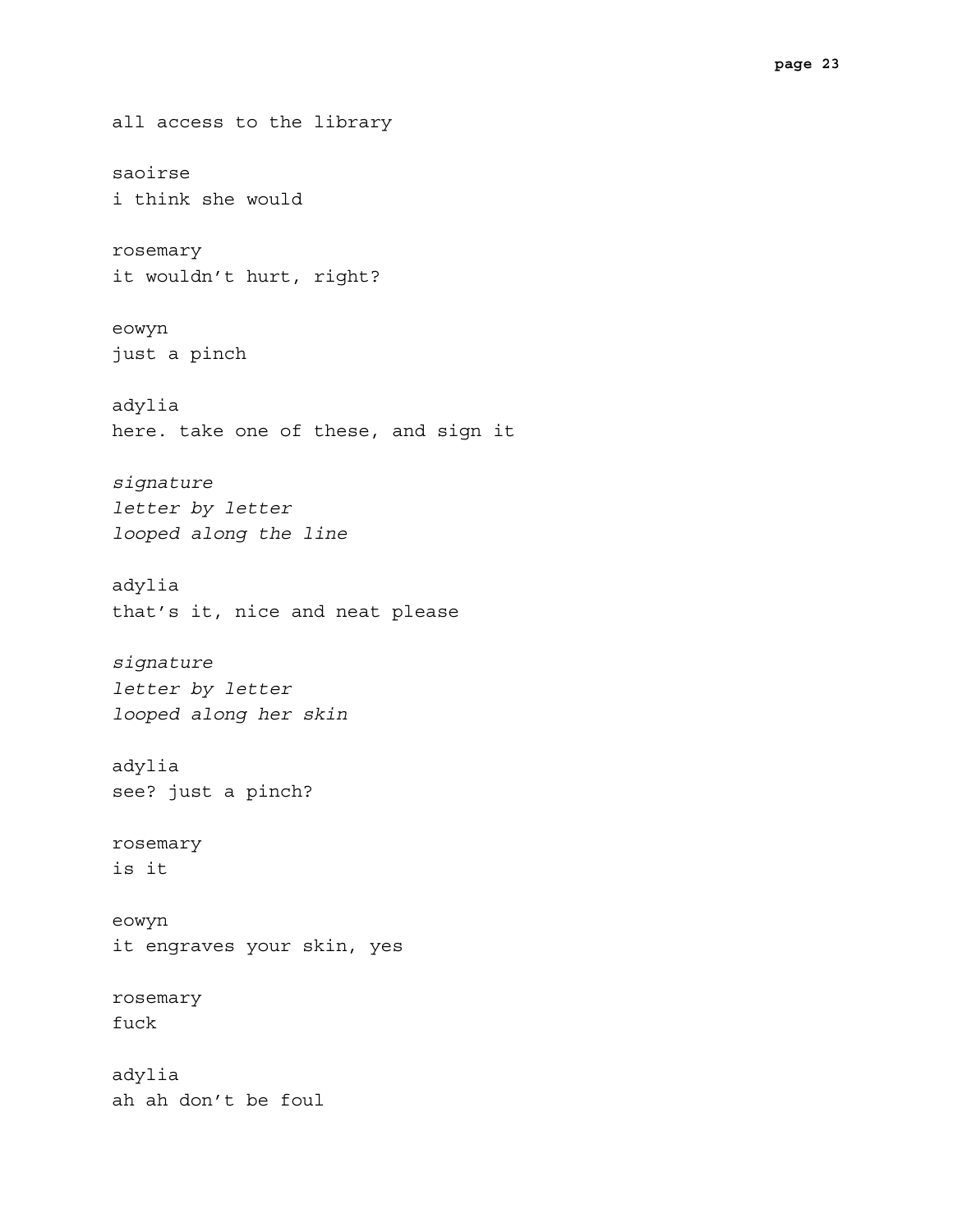jujubee it's just a little blood eowyn the eye appreciates a donation jujubee it dilates her pupils adylia drip it here *delicately tipping her arm dripping onto a page coating the read in red* rosemary *pain* eowyn don't forget to date it rosemary i can't adylia date it eowyn now rosemary it fuckin' hurts *they grab her force her fingers down forging the date*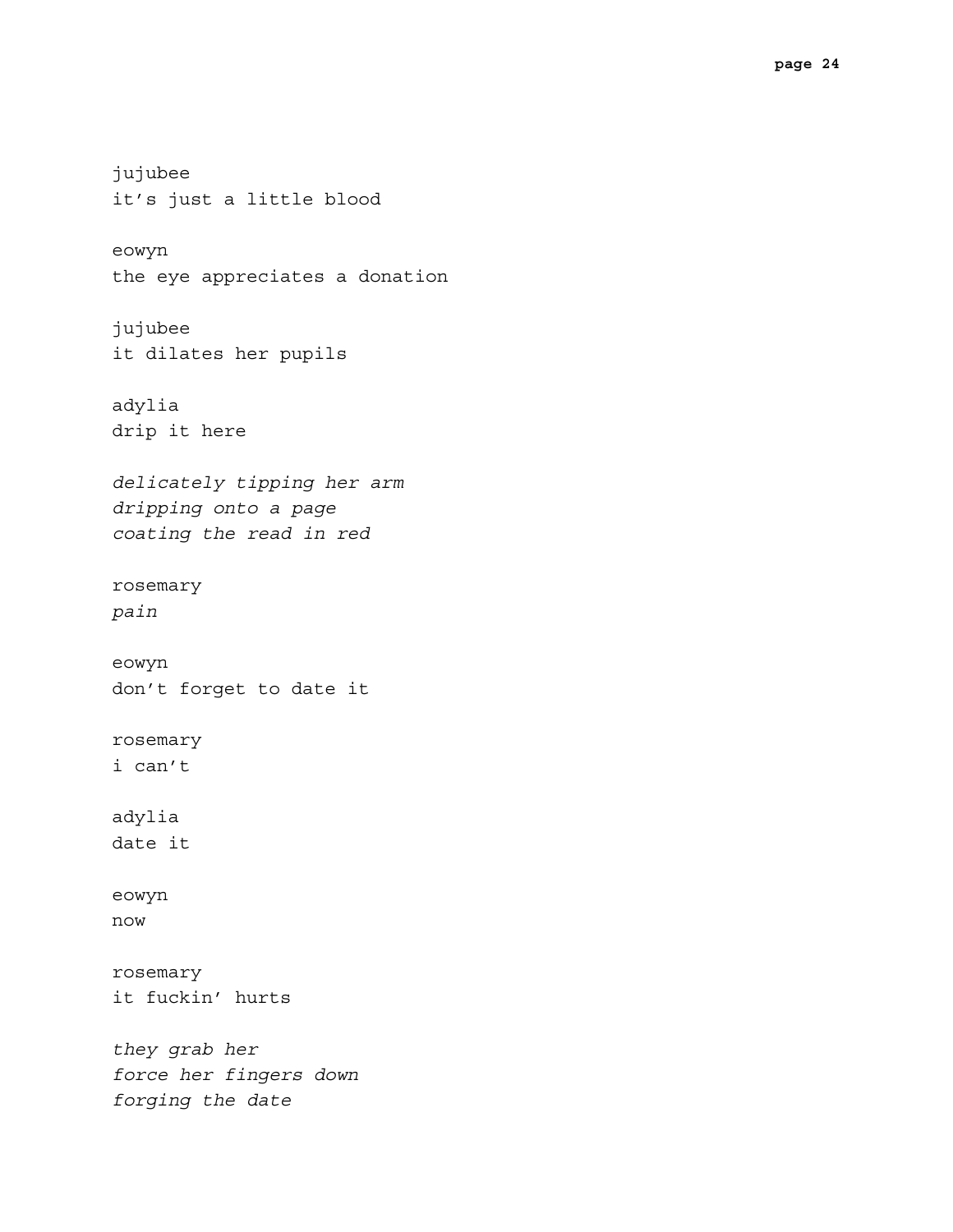*scraping into her skin spilling more blood* adylia that's it eowyn that's all we needed adylia enough on the page eowyn saoirse, lick it up rosemary no *holding her still* eowyn lick it up *tongue to skin, the bitter taste of blood* eowyn jujubee, take this to the eye rosemary *ow or something* adylia oh hush rosemary it hurts adylia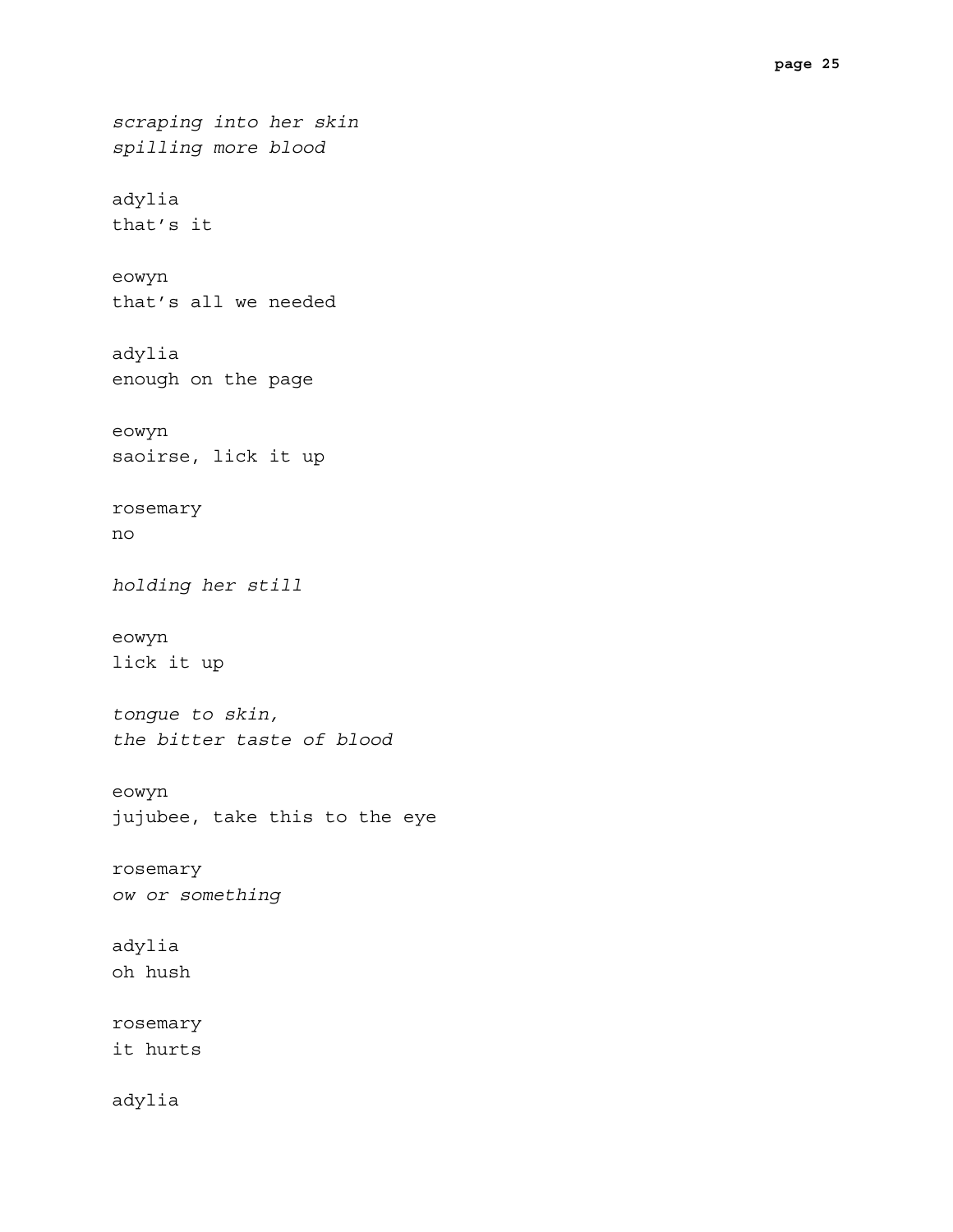oh but it stings so good, no? saoirse still rosemary stop saoirse still, rosemary *deadly still thorns clawing through flesh tongue to skin* saoirse would you like to be a blood sister? rosemary a eowyn blood sister adylia we're all blood sisters saoirse all of us eowyn join us adylia you should join us adylia blood eowyn sister saoirse join us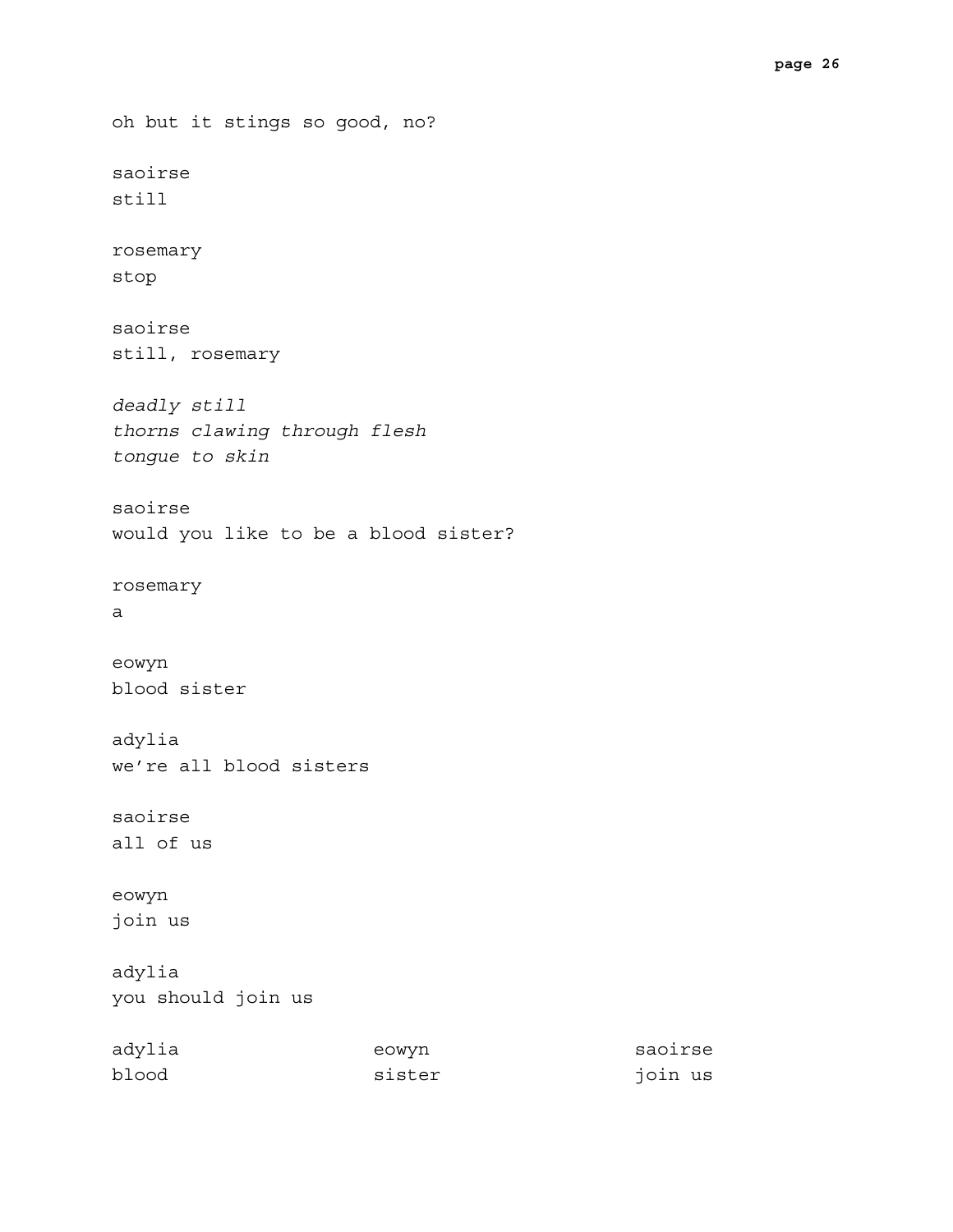```
rosemary
i don't think so
adylia
no?
eowyn
did she say no?
saoirse
are you denying us?
rosemary
it can't be clean
saoirse
we are as cleanly as the eye desires
eowyn
ladies
forearms
skin is parchment
sharp quills
women signing the parchment
warm blood trickling
dripping
saoirse
give us your arm
rosemary
holy shit
eowyn
come on now
adylia
jujubee! join us
```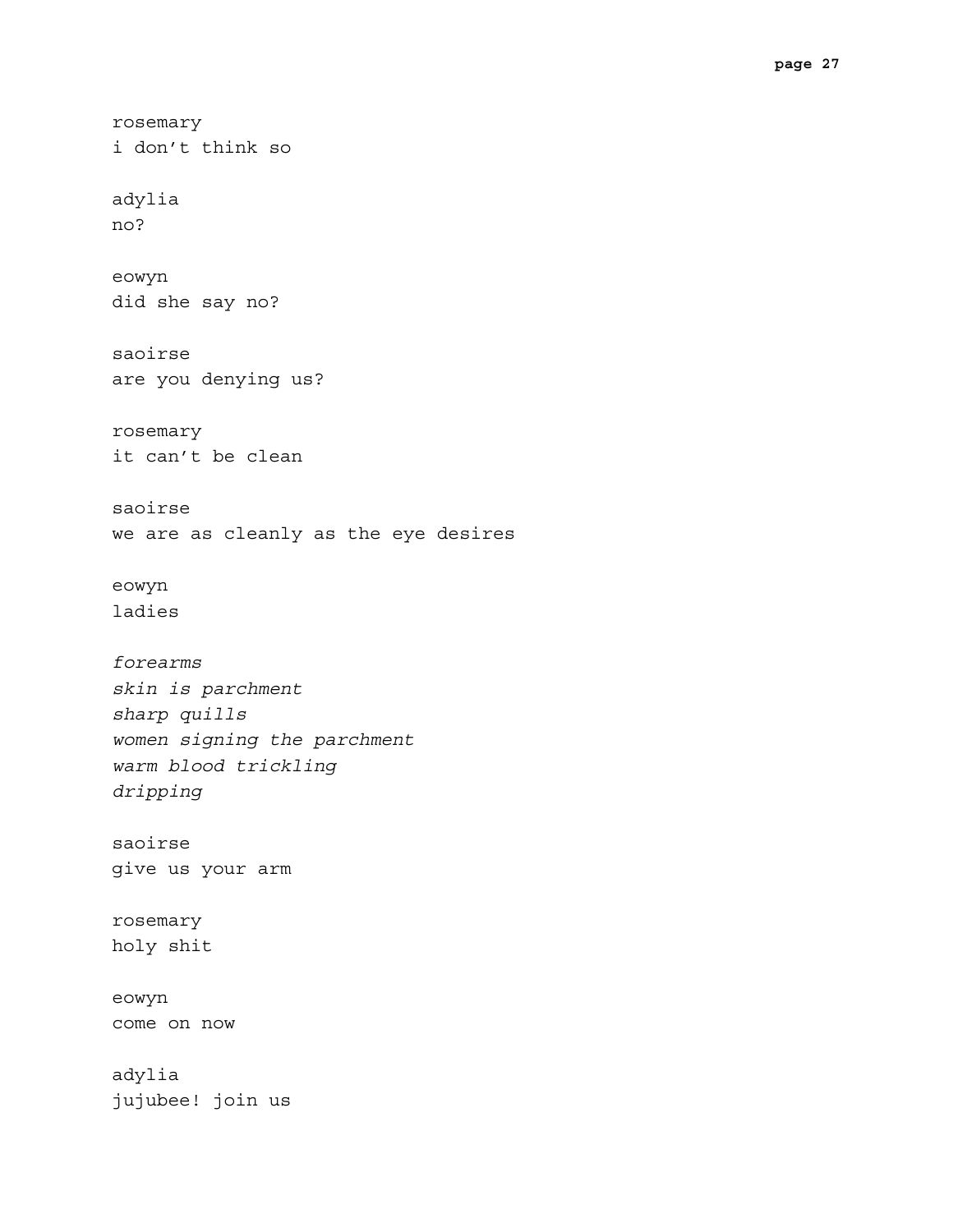*fresh wound seasoned with another's blood drips from each woman each parchment into the open slit in rosemary's arm* jujubee blood sisters adylia that's right eowyn now we're all connected adylia like family saoirse we're family, rosemary jujubee welcome to the family rosemary thank you adylia, eowyn, jujubee, rosemary you're welcome jujubee welcome to the sisterhood rosemary thank you adylia, eowyn, jujubee, saoirse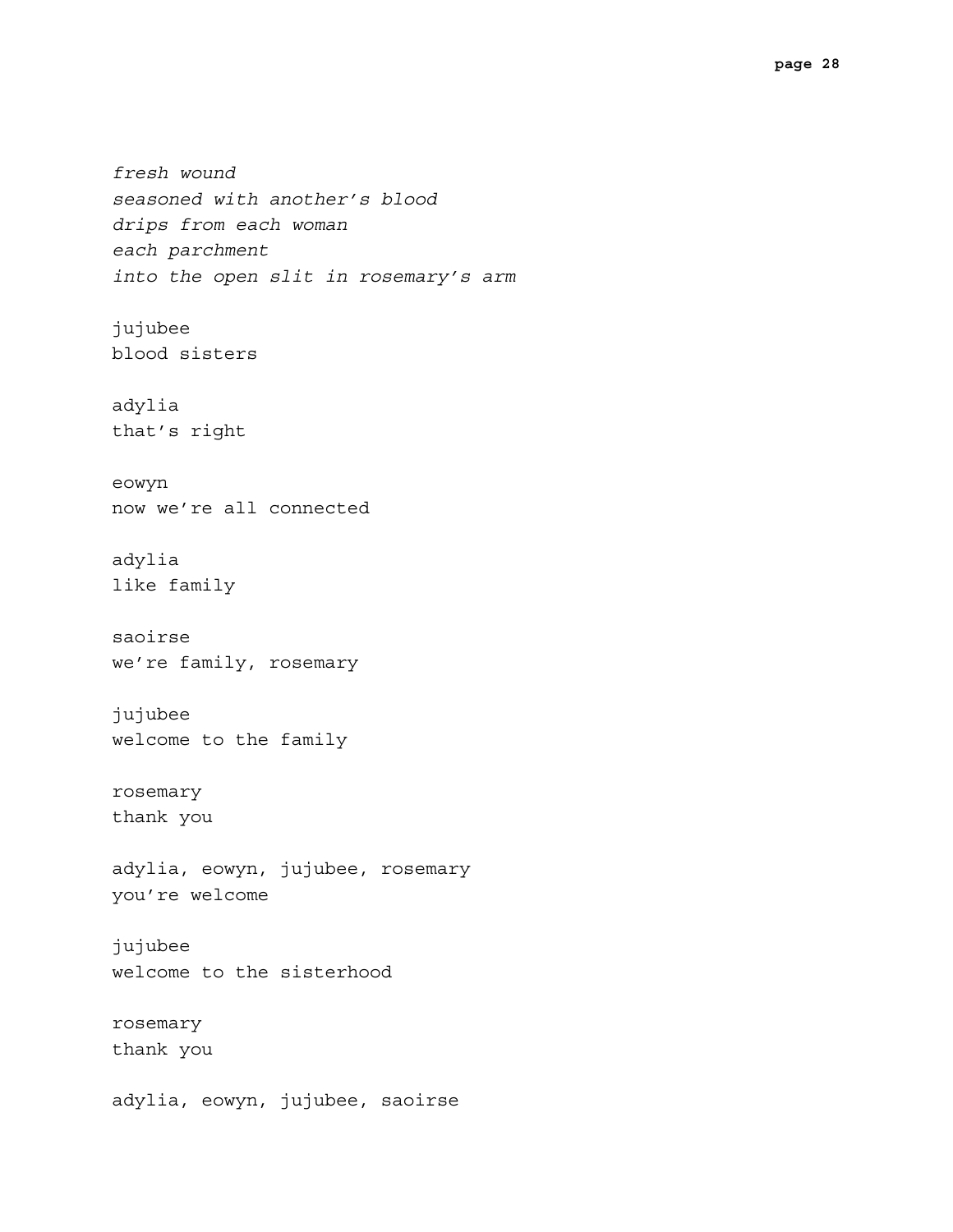```
you're welcome
adylia
i think we should read an excerpt or two
eowyn
do you?
adylia
i do
saoirse
that sounds good
adylia
from which?
eowyn
what do you think?
saoirse
renounce
jujubee
ooh
saoirse
would you like to read it, rosemary?
rosemary
uh
saoirse
i think so
rosemary
sure
the sacred book
```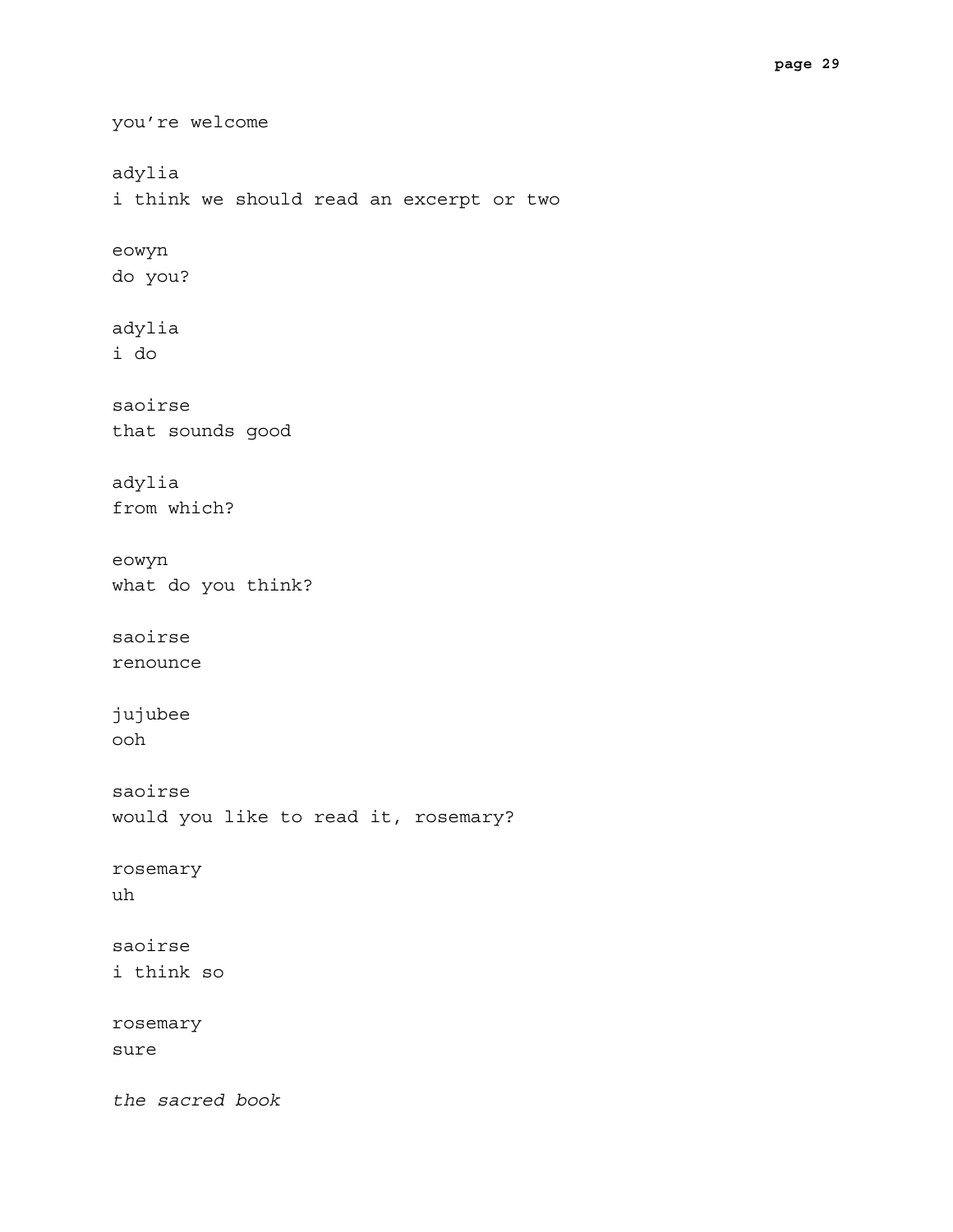*passed from hand to hand wounded hands bloody hands pages peeling back the veil* rosemary renounce adylia, eowyn, jujubee, saoirse renounce rosemary renounce declaration of abandonment to reject unconsume refuse resign relinquishing abandon it abandon them abandon yourself fail to remember those you hold close fail to remember the soul you breathe in breathe out dance with in the light of identity then leave it to wither in the dark you are without soul instead we are one soul one being one carcass exploding with limbs one heart one mind one you are not you and are not where you are from who? who do you call mother?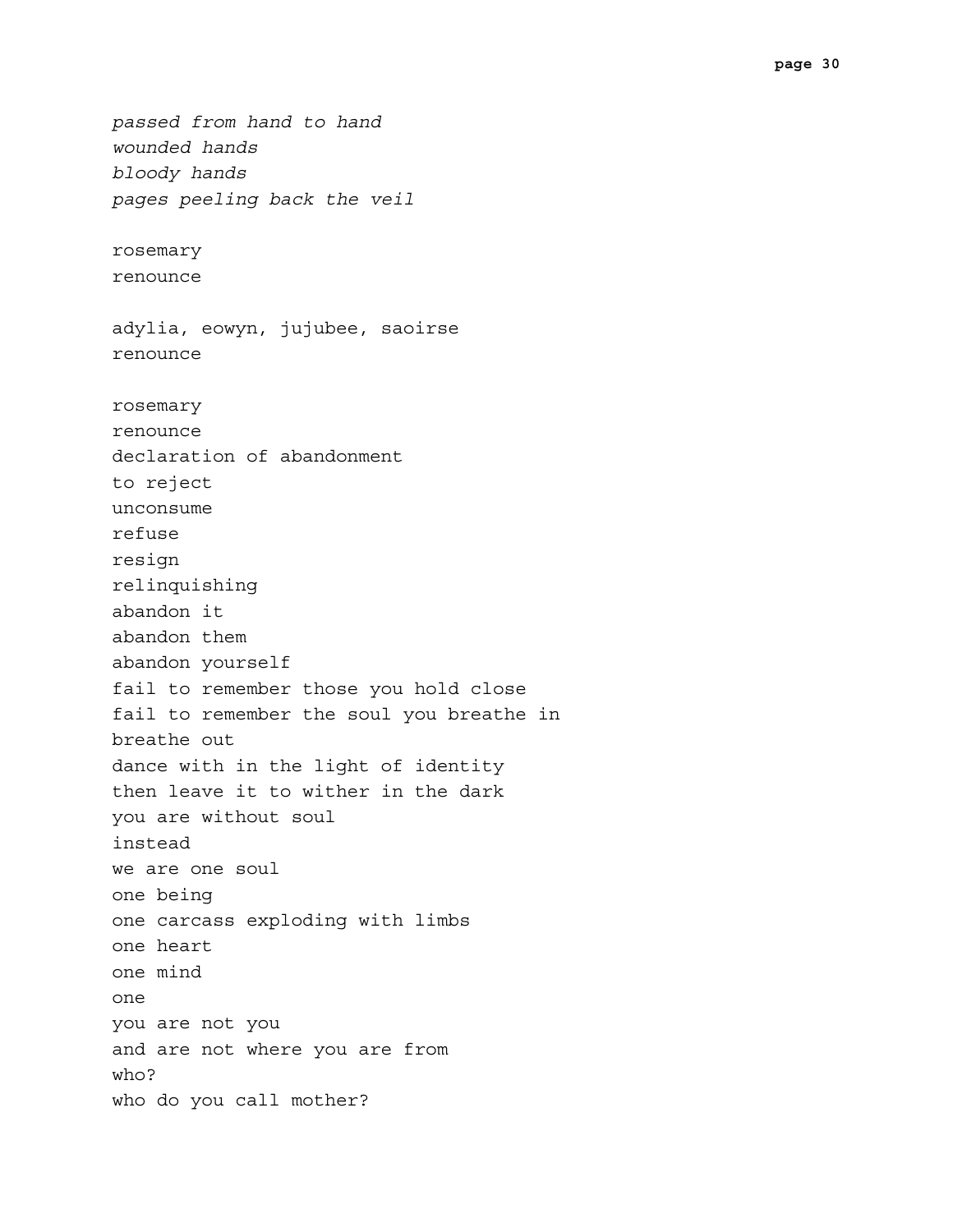sister? friend? lover? no one all you know is this the eye the book club rosemary what am i reading? saoirse rosemary rosemary i'm asking jujubee keep going rosemary here reading books becoming books not just stories fantasies life stories rules and regulations you may have been someone now no one you don't remember them you don't remember you eowyn do you remember them? rosemary

who?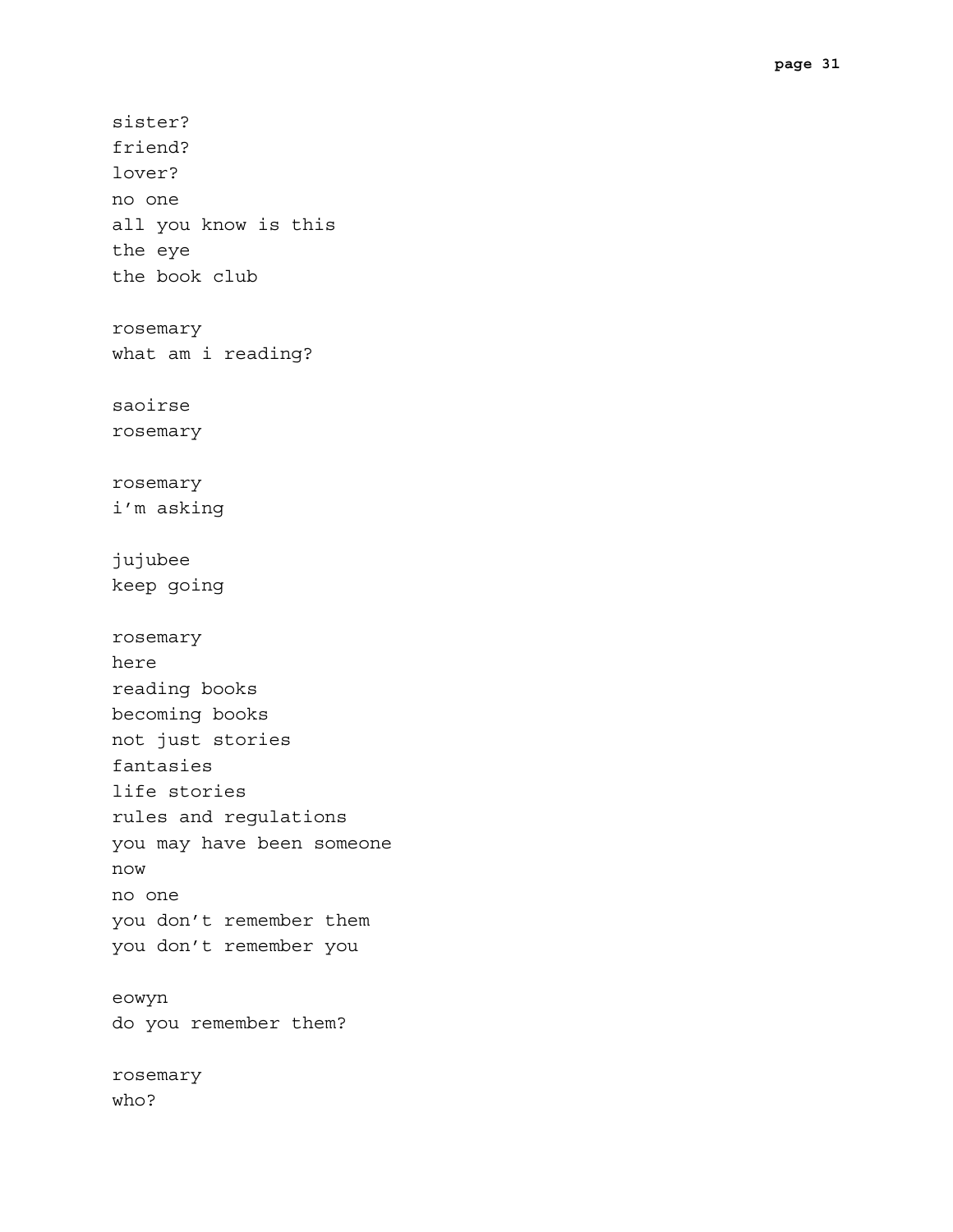```
saoirse
a lover?
rosemary
i don't love anyone
adylia
wise
rosemary
i'm lonely
an easier target
saoirse
awe, she's getting it
eowyn
do you know why you are here?
rosemary
no
adylia
saoirse chose you
saoirse
i chose you because the eye did
rosemary
how?
saoirse
she saw you
eyes to brain
eyes to soul
a skeleton and an eye
```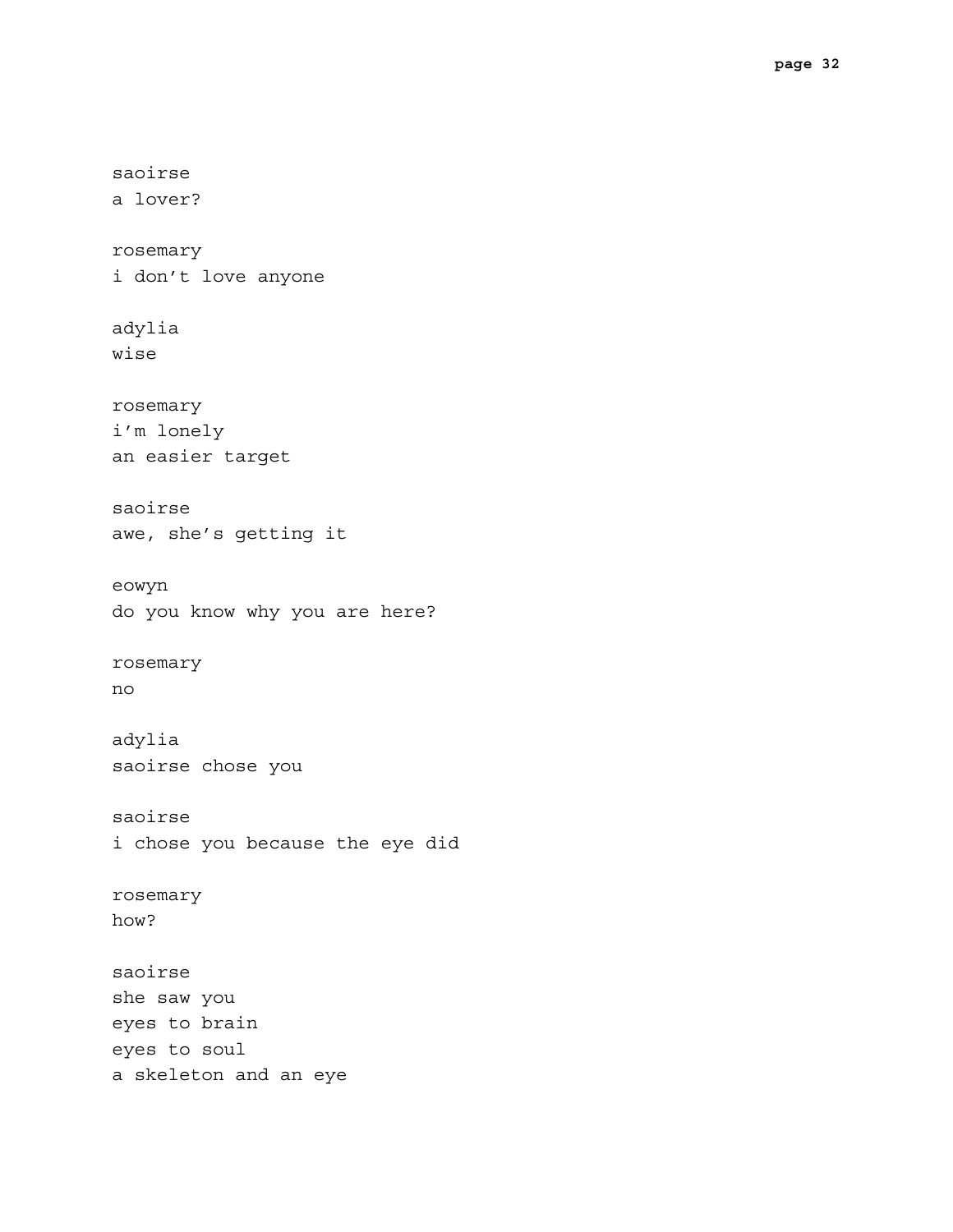rosemary where? saoirse everywhere in you rosemary all-seeing saoirse the eye spoke to me told me to seek you out, ask you to join us rosemary is this supposed to be an honor? adylia it is a highest honor jujubee the eye is picky rosemary does the eye have a form? adylia how so? rosemary a body a vessel a vehicle to see adylia if she does, we don't know it eowyn or she is in all of us is us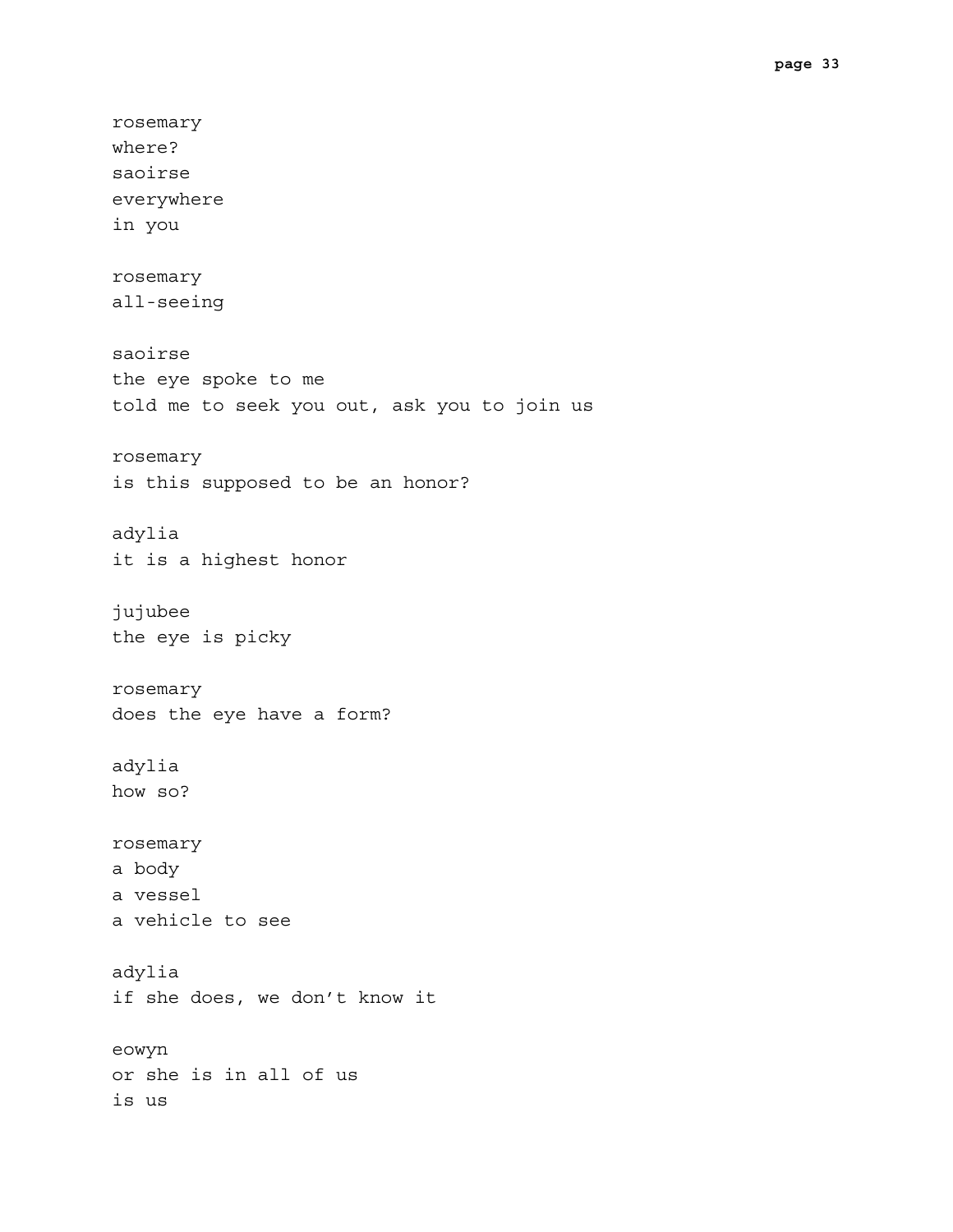rosemary so i am the eye saoirse and i eowyn doesn't that make you feel alive? rosemary like a third eye protruding from my forehead seeing more than two eowyn who is your mother? rosemary the eye adylia your sister? rosemary the eye saoirse your lover rosemary the eye saoirse good girl adylia good girl eowyn

good girl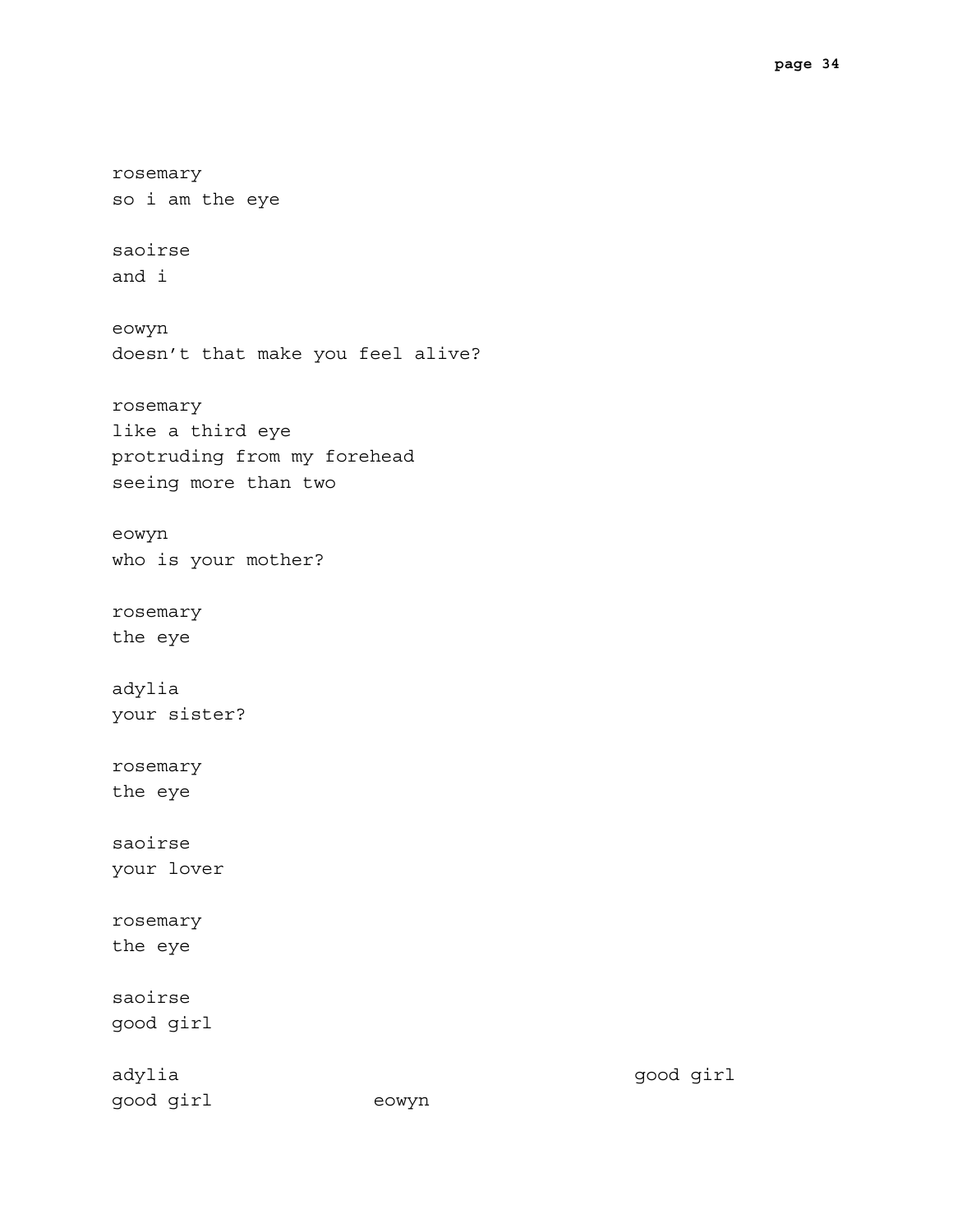```
jujubee good girl
saoirse
you know, rosemary, i didn't think you would make it
rosemary
no?
saoirse
no
adylia
she felt it from the moment you walked in
saoirse
she did?
eowyn
in a way
adylia
thought you didn't have the nerve
jujubee
the gut
rosemary
i am more intestinal than you think
saoirse
foolish of me to doubt the eye
eowyn
for she knows
saoirse
do you believe?
rosemary
```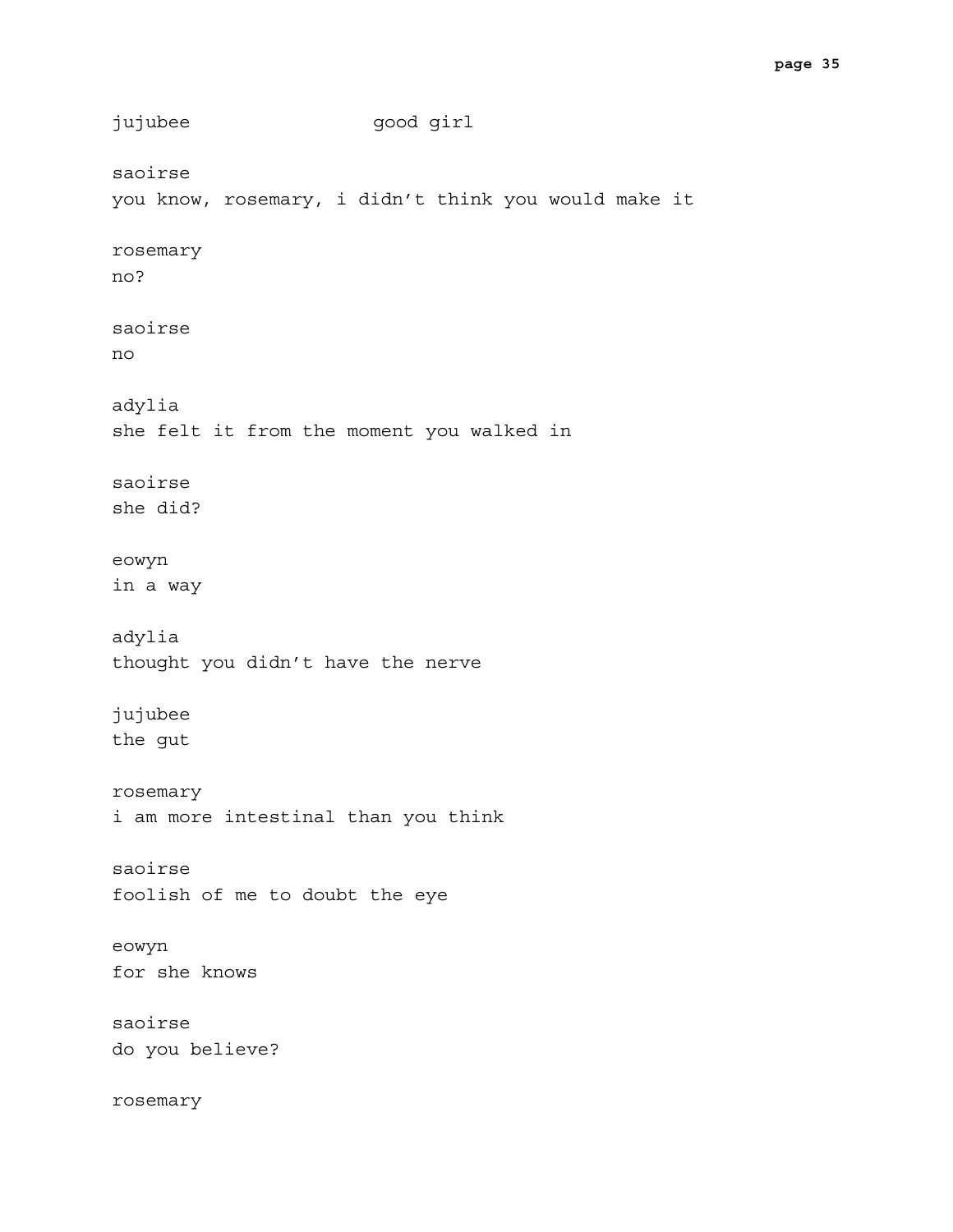i believe i believe in the eye jujubee welcome rosemary i'm welcome saoirse yes you are rosemary what now, sisters? saoirse what do you think sisters? jujubee more biscuits? saoirse i didn't bring any more jujubee more tea? saoirse we've sipped it all adylia another passage? saoirse ah ah, remember, we cannot indulge too much eowyn overindulgence is a sin saoirse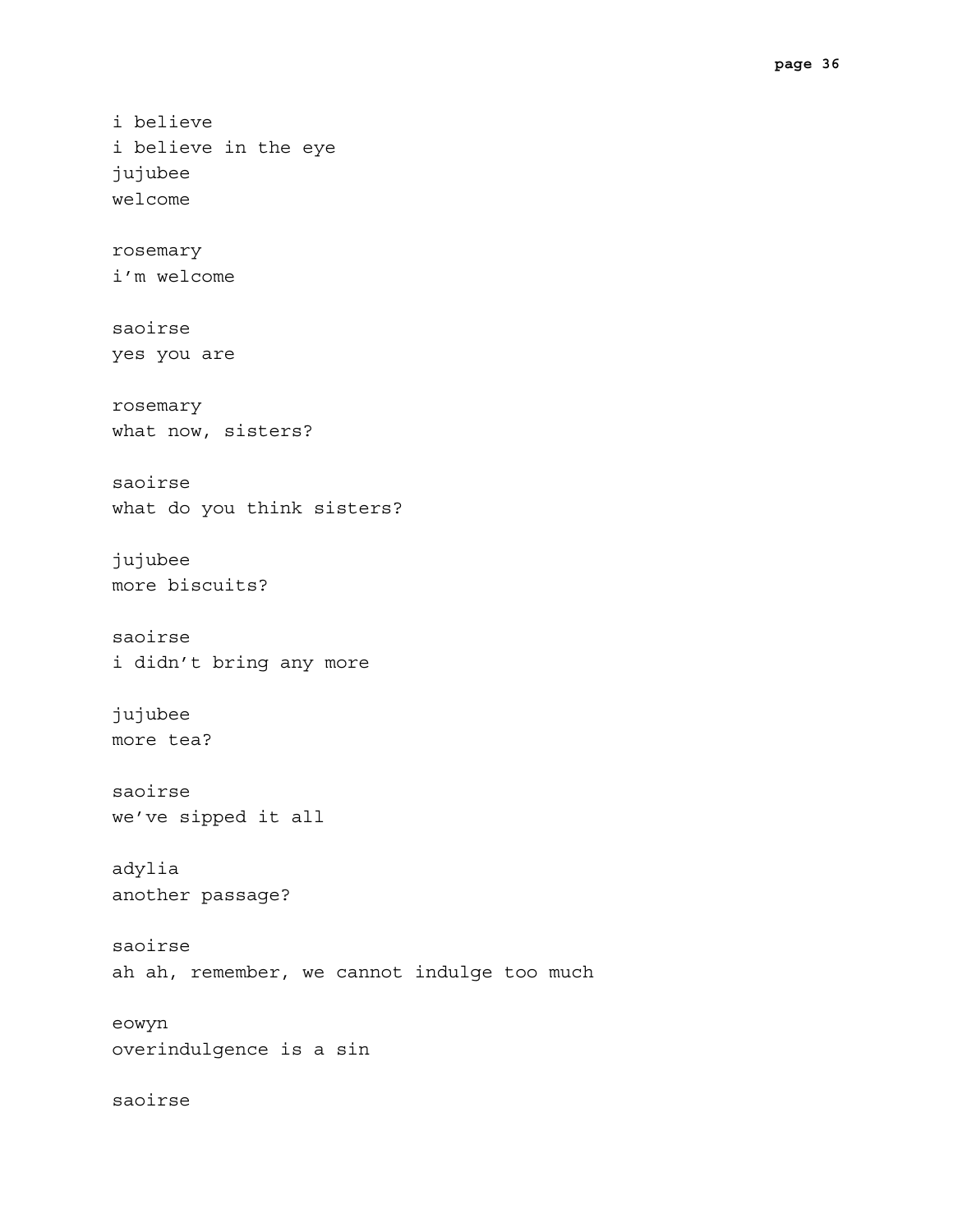```
yes, good
rosemary
perhaps we pray
saoirse
pray?
rosemary
do we not pray?
saoirse
oh we pray
jujubee
we worship
rosemary
that sounds appropriate
saoirse
the eye
it is a gift to be
and it is an even greater gift to see
from the moment you've enlightened us
we've gained vision
blurs turned to clarity
and with clarity comes understanding
and understanding, comes knowledge
knowledge is power
man-made
but power
and power is almighty
most important
higher
you are a higher power
and with the blessing of our higher power
we are gifted control
a master class in puppetry
```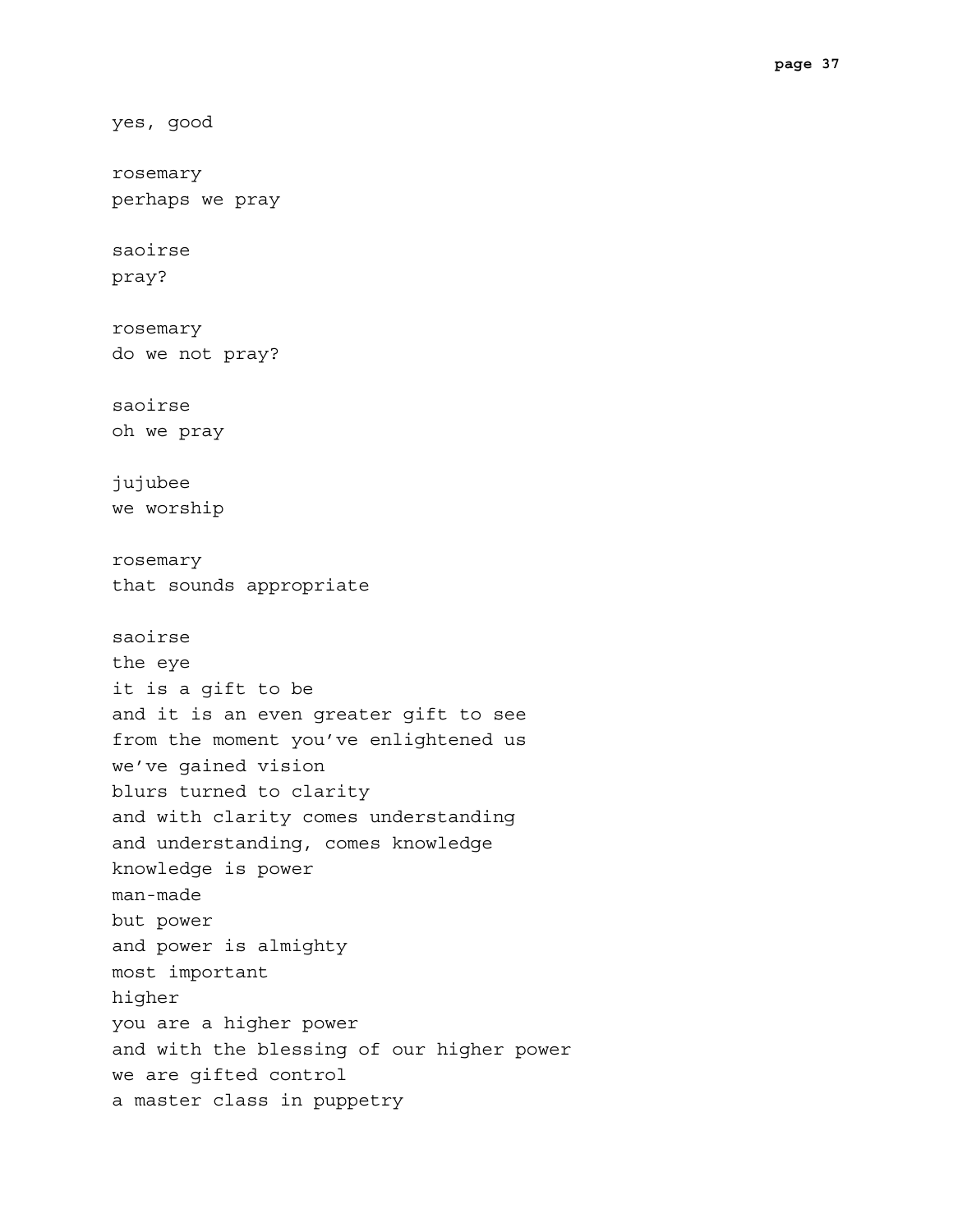clean brains, over-washed we sacrifice to you our most gratitude , saoirse mulierem ex igne jujubee mulierem ex igne mulierem ex igne mulierem ex igne adylia eowyn rosemary mulierem ex igne *the walls behind the bookshelves peel open a large eye blinks through irises bulging dilated pupils a gaze as red as cherry hugs the women* jujubee she's here! eowyn unbelievable saoirse rosemary rosemary what saoirse what? rosemary what! saoirse

is something wrong, rosemary?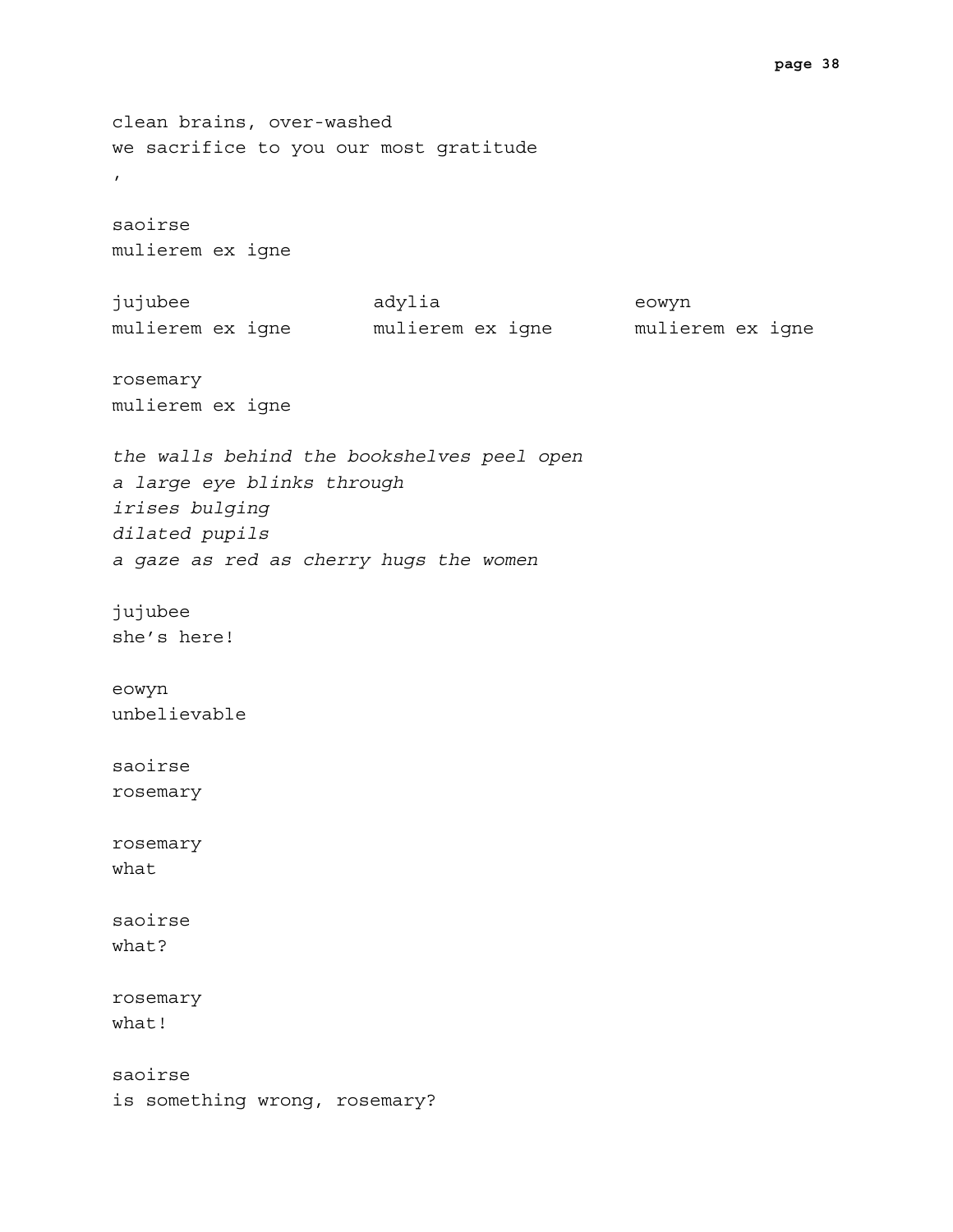rosemary is that saoirse our god rosemary this is not my religion saoirse not your religion? *blink* saoirse rosemary, who the hell do you think you are? *blink* saoirse you don't get a choice *blink* saoirse freedom of religion? *blink* saoirse it chooses you. the eye chose you. and now, rosemary, there is no going back *looking down* saoirse you see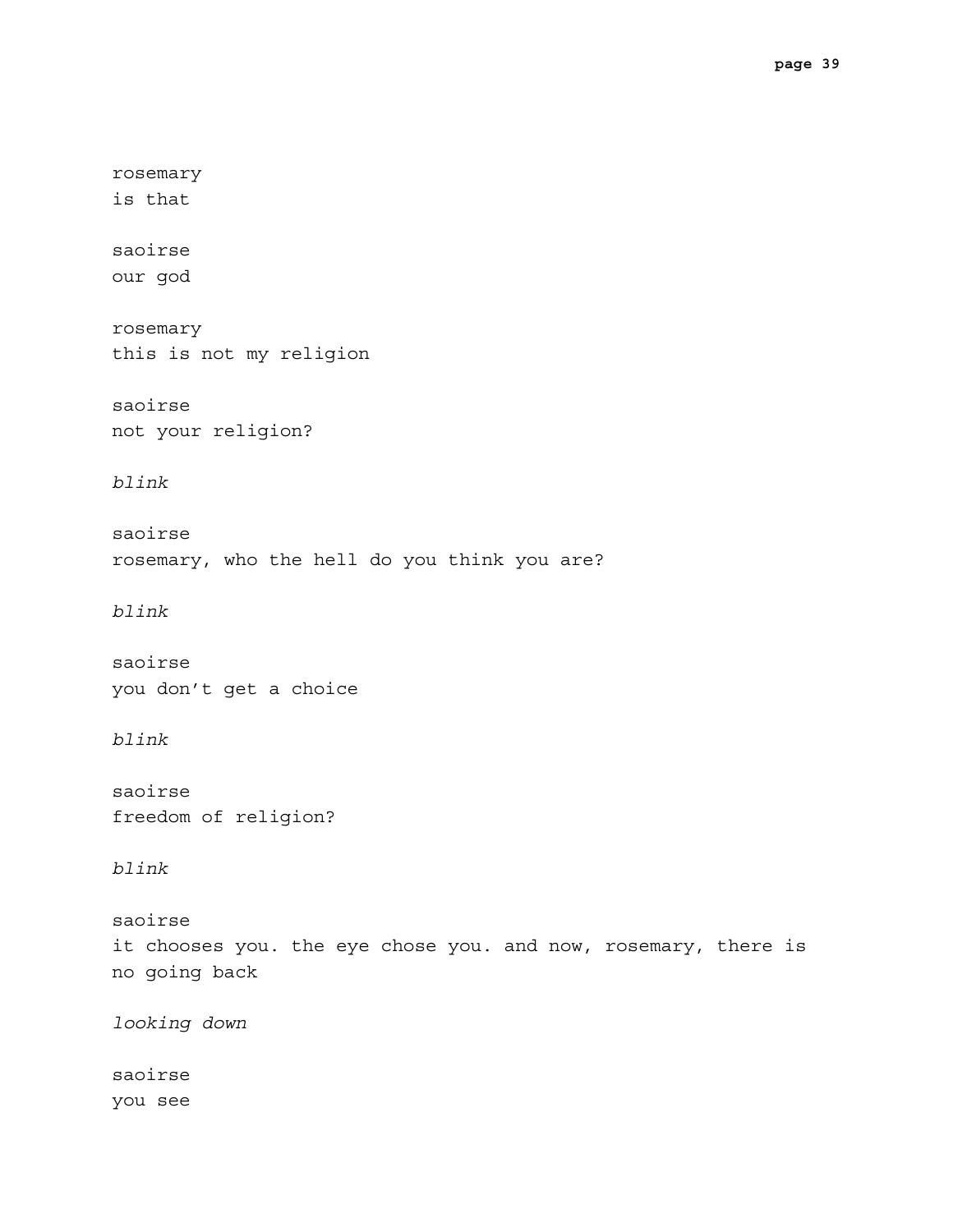```
rosemary
no
saoirse
clarity has descended upon you
rosemary
no
saoirse
and you, and you, and you
rosemary
fuck
saoirse
can't you see? these women are happy isn't this the life you
want?
adylia
isn't it?
saoirse
even jujubee
so young
so supple
so easy manipulated
rosemary
this is evil
saoirse
evil?
adylia
we're not evil
```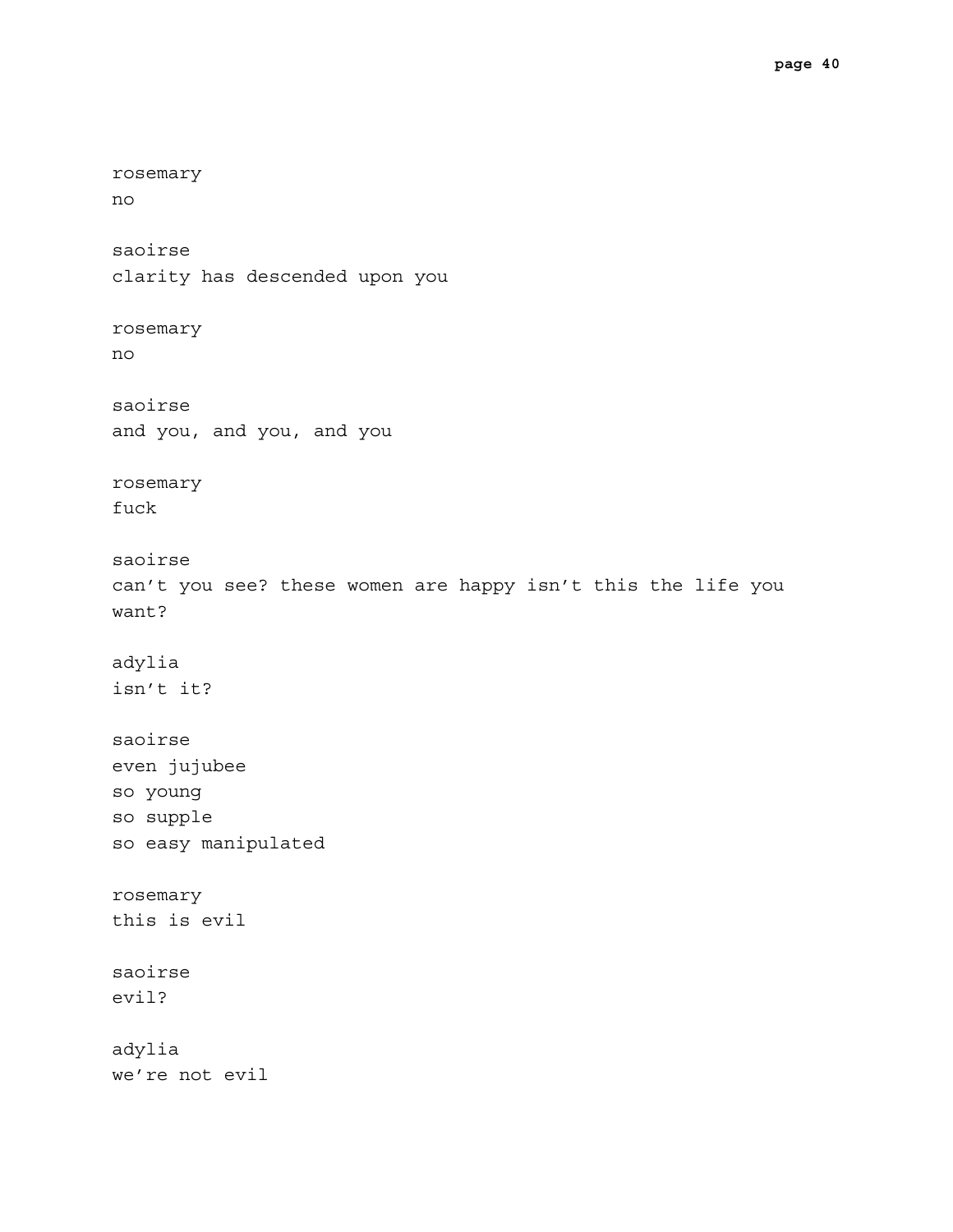eowyn just dedicated rosemary she's a child eowyn and? rosemary this is, fuck, this is fucked mind**FUCKERY!** saoirse ladies rosemary ? saoirse we must *women surround woman lurches pinned, against shelves hands wrap her head skull fingernails digging into her forehead tearing apart skin digging a hole center digging for an eye a third eye creeping through veins wrapping through broken skin crawling forward* rosemary

screaming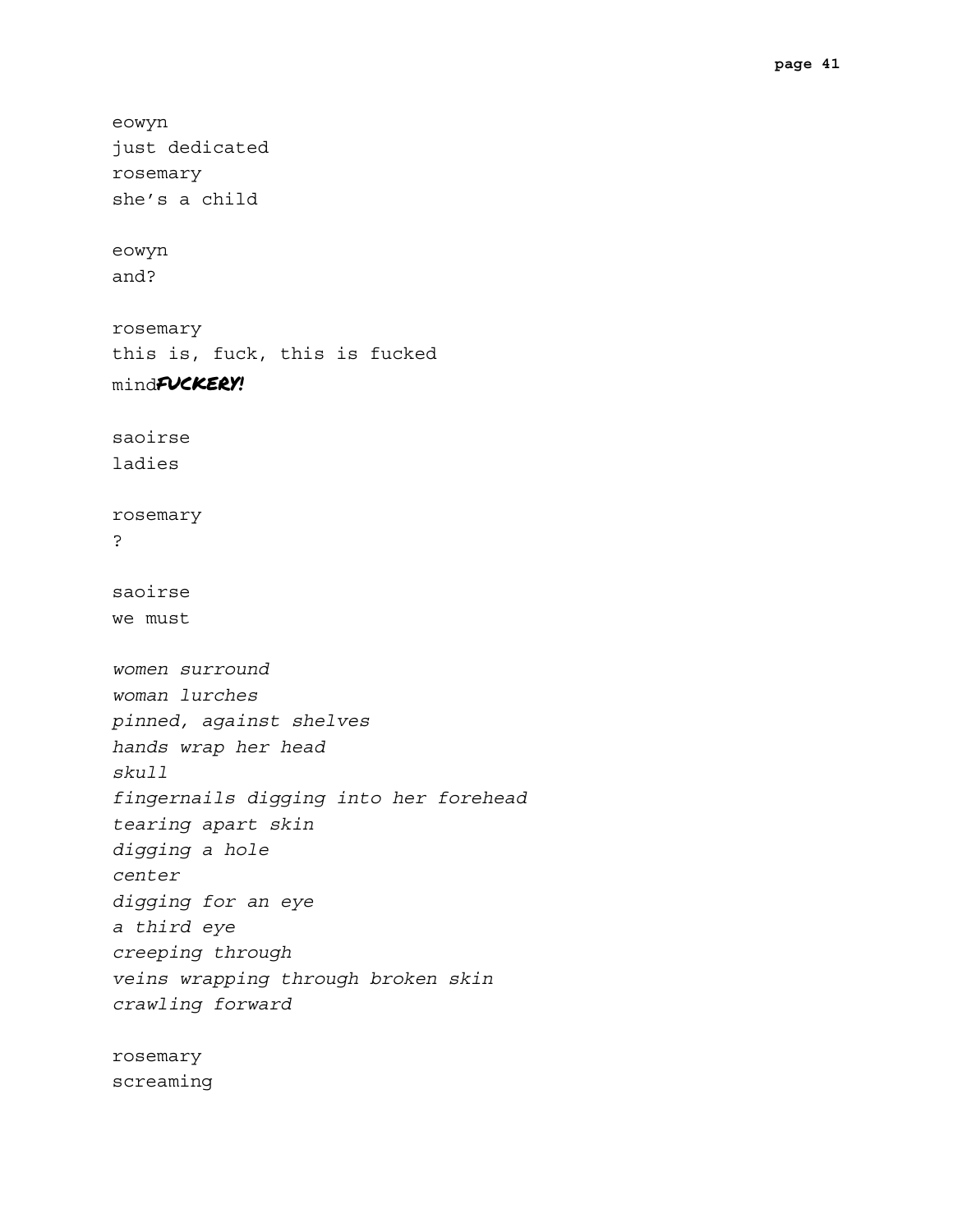```
rosemary
no
rosemary
no
rosemary
fuck
rosemary
get off of me
rosemary
help
rosemary
fuck
rosemary
fuck
rosemary
fuck!
rosemary
resistance
rosemary lifts her hands
digs her fingers into her sockets
tugs at her oculars
snapping
her eyeballs pop out
rolling into the palms of her hand
left behind is nothing
an empty library
no women
no eye
just rosemary
```